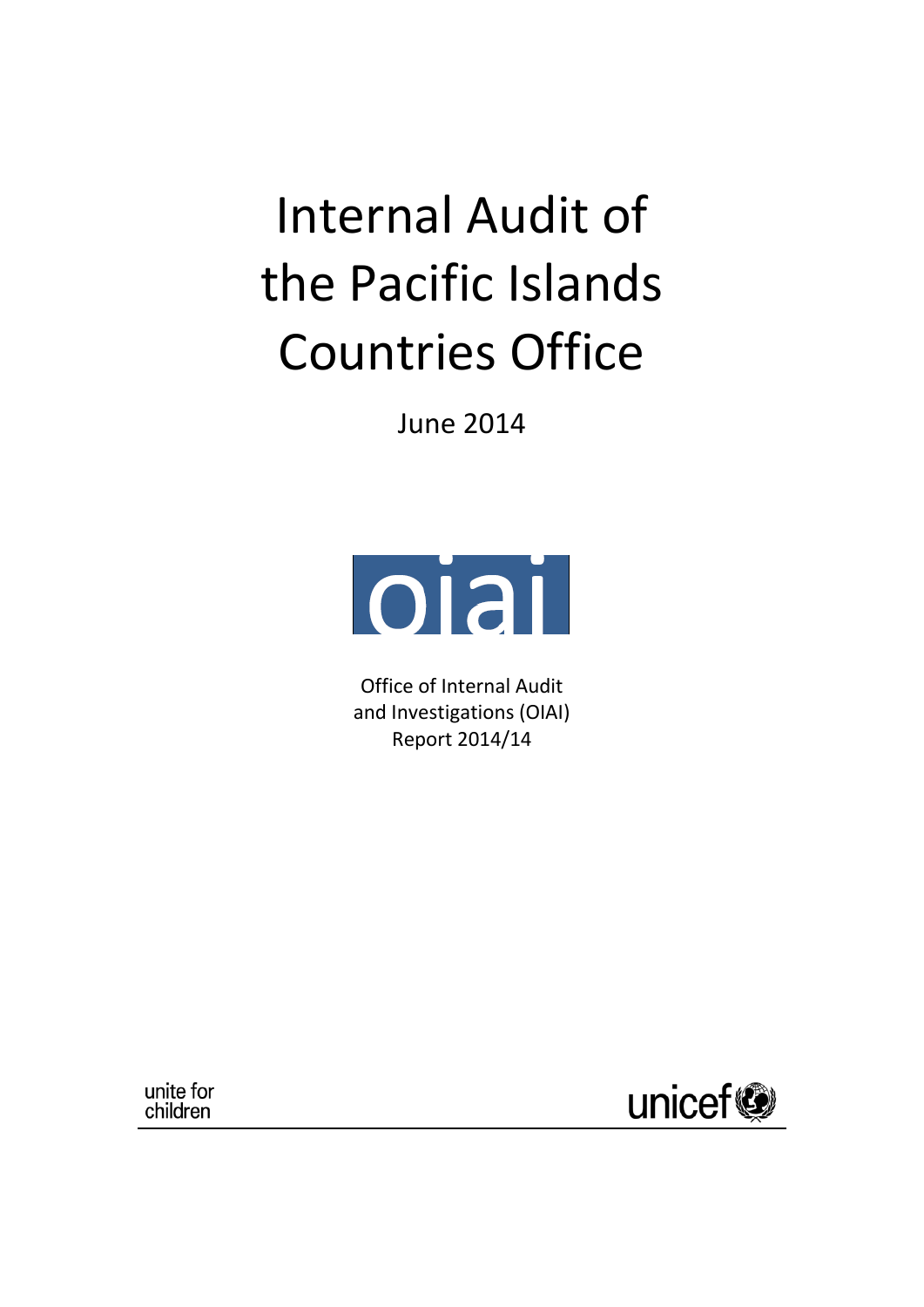# Summary

 $\_$  , and the set of the set of the set of the set of the set of the set of the set of the set of the set of the set of the set of the set of the set of the set of the set of the set of the set of the set of the set of th

The Office of Internal Audit and Investigations (OIAI) has conducted an audit of the Pacific Islands Countries Office. The audit sought to assess the office's governance, programme management and operations support. The audit team visited the office from 24 February to 19 March 2014. The audit covered the period from January 2013 to February 2014.

The Pacific Islands Countries programme consists of 14 states: Cook Islands, Fiji, Federated States of Micronesia, Kiribati, Nauru, Niue, Palau, Republic of the Marshall Islands, Samoa, Solomon Islands, Tokelau, Tonga, Tuvalu and Vanuatu.

The 2013-2017 country programme has five main programme components: Health and Sanitation, Education, HIV and AIDS, Child Protection, and Policy, Advocacy, Planning and Evaluation. There is also a cross-sectoral component. The total approved budget for the country programme is US\$ 71.8 million, of which US\$ 27.8 million is regular resources (RR) and US\$ 44 million is Other Resources (OR). RR are core resources that are not earmarked for a specific purpose, and can be used by UNICEF wherever they are needed. OR are contributions that may have been made for a specific purpose such as a particular programme, strategic priority or emergency response, and may not always be used for other purposes without the donor's agreement. An office is expected to raise the bulk of the resources it needs for the country programme itself (as OR), up to the approved ceiling.

The Pacific Islands Countries office is located in Suva, the capital of Fiji, and there are three project offices. <sup>1</sup> As of February 2014, the Pacific Islands Countries office had a total of 105 approved posts, of which 30 were for international professionals, 36 for national officers, 34 for general service staff and five for UN volunteers. As of February 2014, 30 of the 105 established posts were vacant. Total expenditure was US\$ 20.6 million in 2013, and US\$ 1 million for 2014 so far, as of February.

#### Action agreed following the audit

**.** 

In discussion with the audit team, the country office has decided to take a number of measures. Four are being implemented as high priority—that is, they concern issues that require immediate management attention. These actions were as follows:

- There was a long-term threat to the office's sustainability from the way staff costs were distributed, both among funding sources (they represented most of RR and Institutional Budget funding) and across donors (one donor funded the majority of posts in the Child Protection programme). The country office will review its current staffing structure and profile in light of the prevailing funding situation, and prepare an updated contingency plan for programme budget review.
- The audit noted that a high proportion of RR funding was used for operational costs, leaving little if any for programme implementation. The office, with the input of the Regional Office, will review and revise the office structure in the context the available funding sources for its programme and operating activities. It will analyze the cost

 $1$  A Project Office is an organizational entity established in the following situations: where UNICEF's assistance is through a multi‐country programme managed by an area office or through a joint Country Programme; where specific functions are performed in a location outside the country; or where UNICEF has no official presence in a location but posts are assigned to it for specific purposes.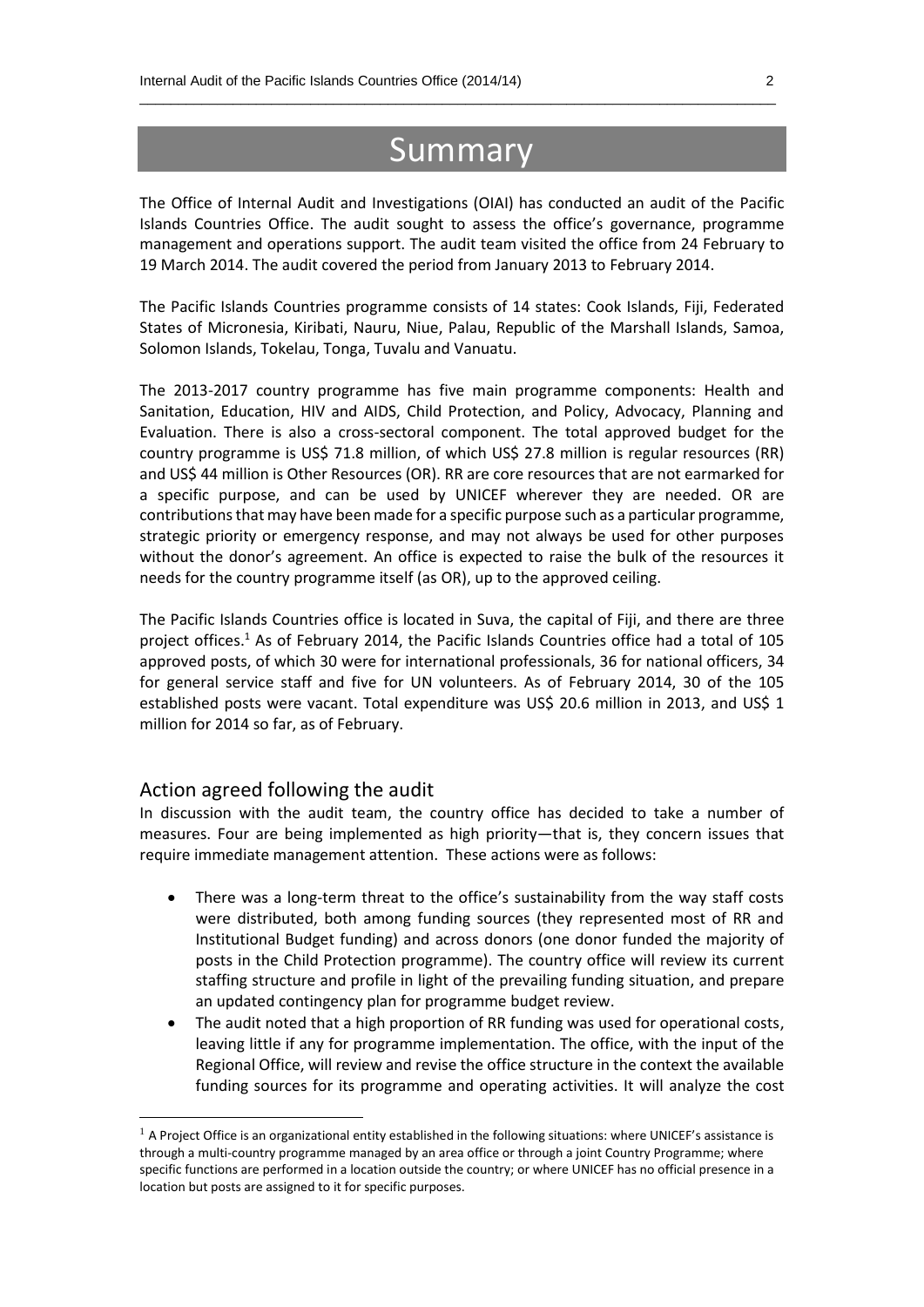effectiveness of its project offices and prepare realistic programme and operating cost projections within the approved budgets. It will also advocate, to UN agencies, the application of a consistent formula for the recovery of operating costs for joint offices, and pursue recovery of operating costs due to UNICEF whenever appropriate.

 $\_$  , and the set of the set of the set of the set of the set of the set of the set of the set of the set of the set of the set of the set of the set of the set of the set of the set of the set of the set of the set of th

- The office's fundraising relied on a very limited number of donors offering uncertain prospects, and there were programme areas that were not part of the multilateral priorities of the existing major donors. The office will take mitigation measures to address critical issues in this area, including a review of its fundraising strategy to ensure that it includes specific and realistic targets.
- The office had not yet fully implemented the Harmonized Approach to Cash Transfers (HACT). The office will establish a governance framework that clarifies and documents the oversight responsibilities and accountabilities related to HACT, at both country‐ office and project‐office levels. It will also reinforce the capacities of staff and implementing partners in HACT, and ensure that a consolidated HACT assurance activities plan is implemented and monitored.

#### Conclusion

Based on the audit work performed, OIAI concluded that the controls and processes over the country office needed improvement to be adequately established and functioning.

The Pacific Islands Countries Office and OIAI intend to work together to monitor implementation of the measures that have been agreed.

| Office of Internal Audit and Investigations (OIAI) | June 2014 |
|----------------------------------------------------|-----------|
|----------------------------------------------------|-----------|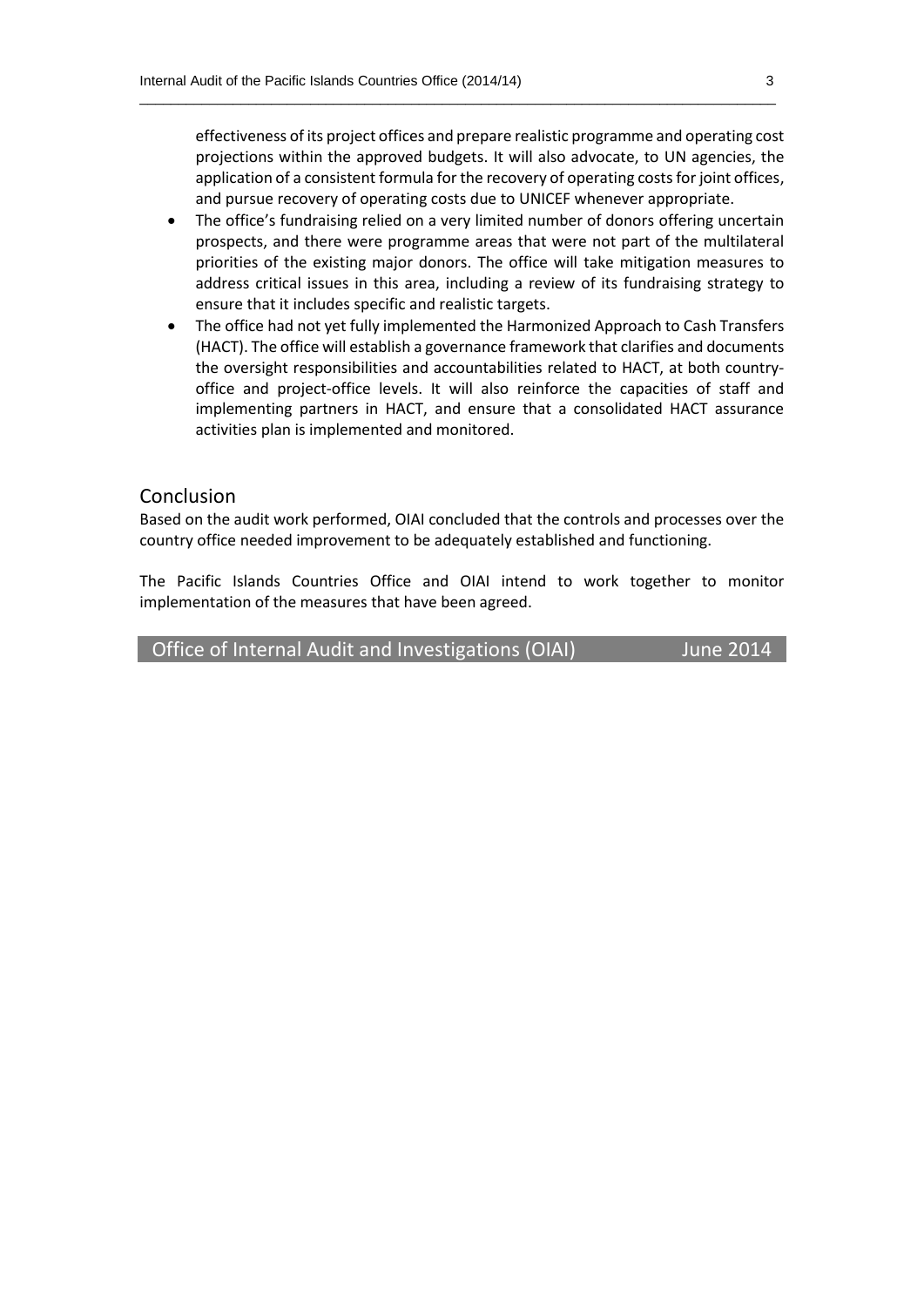# Contents

 $\_$  , and the set of the set of the set of the set of the set of the set of the set of the set of the set of the set of the set of the set of the set of the set of the set of the set of the set of the set of the set of th

| <b>Summary</b>                                        |    |
|-------------------------------------------------------|----|
| <b>Objectives</b>                                     | 5  |
| <b>Observations</b>                                   | 5  |
| Governance                                            | 5  |
| Staffing structure                                    | 5  |
| Office structure and operational costs                | 7  |
| Other Resources positions funded by Regular Resources | 8  |
| Supervisory structures                                | 9  |
| Office priorities                                     | 10 |
| Delegation of authority and segregation of duties     | 11 |
| Responsibilities of project offices                   | 12 |
| Management of human resources                         | 12 |
| Risk management                                       | 13 |
| Governance: Conclusion                                | 14 |
| <b>Programme management</b>                           | 15 |
| Programme planning                                    | 15 |
| Workplans and results reporting                       | 17 |
| Advocacy                                              | 18 |
| Fundraising                                           | 18 |
| Harmonized Approach to Cash Transfers                 | 20 |
| Management of direct cash transfers                   | 21 |
| Supply management                                     | 23 |
| Programme monitoring                                  | 23 |
| Office reporting                                      | 25 |
| Programme management: Conclusion                      | 25 |
| <b>Operations support</b>                             | 26 |
| <b>Bank reconciliation</b>                            | 26 |
| Payment processing                                    | 27 |
|                                                       | 28 |
| Asset management                                      | 29 |
| Information and Communication Technology security     | 29 |
| Operations support: Conclusion                        |    |

**Annex A: Methodology, and definition of priorities and conclusions 30**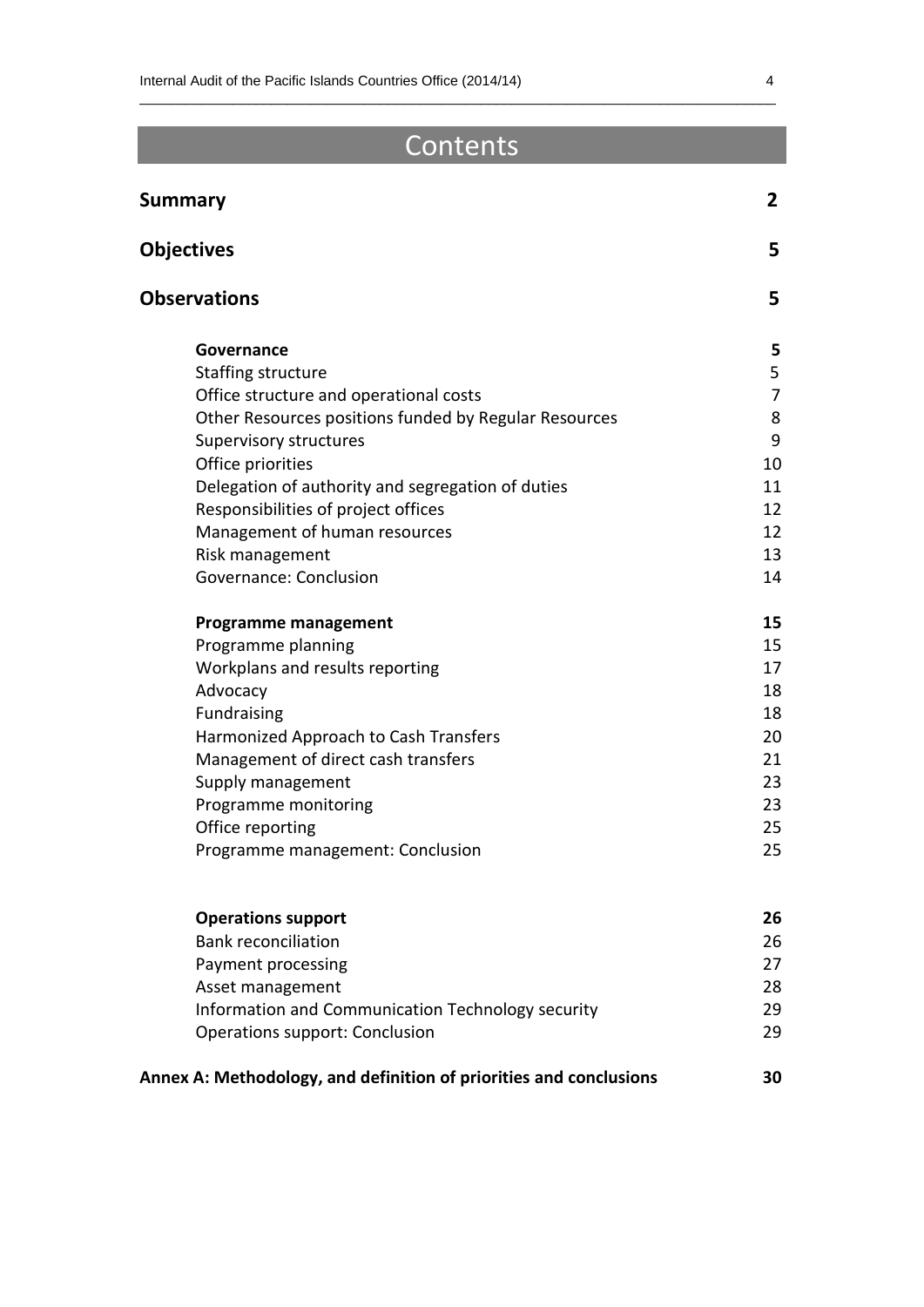# **Objectives**

 $\_$  , and the set of the set of the set of the set of the set of the set of the set of the set of the set of the set of the set of the set of the set of the set of the set of the set of the set of the set of the set of th

The objective of the country-office audit is to provide assurance as to whether there are adequate and effective controls, risk-management and governance processes over a number of key areas in the office.

The audit observations are reported upon under three headings; governance, programme management and operations support. The introductory paragraphs that begin each of these sections explain what was covered in that particular area, and between them define the scope of the audit.

# Audit observations

### 1 Governance

In this area, the audit reviews the supervisory and regulatory processes that support the country programme. The scope of the audit in this area includes the following:

- **Supervisory** structures, including advisory teams and statutory committees.
- **Identification** of the country office's priorities and expected results and clear communication thereof to staff and the host country.
- **Staffing structure** and its alignment to the needs of the programme.
- **Performance measurement**, including establishment of standards and indicators to which management and staff are held accountable.
- **Delegation** of authorities and responsibilities to staff, including the provision of necessary guidance, holding staff accountable, and assessing their performance.
- **Risk management**: the office's approach to external and internal risks to achievement of its objectives.
- **Ethics**, including encouragement of ethical behaviour, staff awareness of UNICEF's ethical policies and zero tolerance of fraud, and procedures for reporting and investigating violations of those policies.

All the above areas were covered in this audit.

#### Staffing structure

The office had 105 approved posts (30 international professionals, 36 national officers, 34 general service posts and five United Nations Volunteers). As the 2013-2017 country programme was a continuation of the previous one, there had been no substantial changes to the staffing structure; the majority of the proposed changes concerned reporting lines and re-balancing RR/OR funding.

However, the office did not have the resources for this staffing structure. As a result, 14 positions were vacant for either part of or all 2013, including some key positions such as a chief and seven specialists.

The office had taken some steps to deal with this. It had charged 21 OR-funded posts either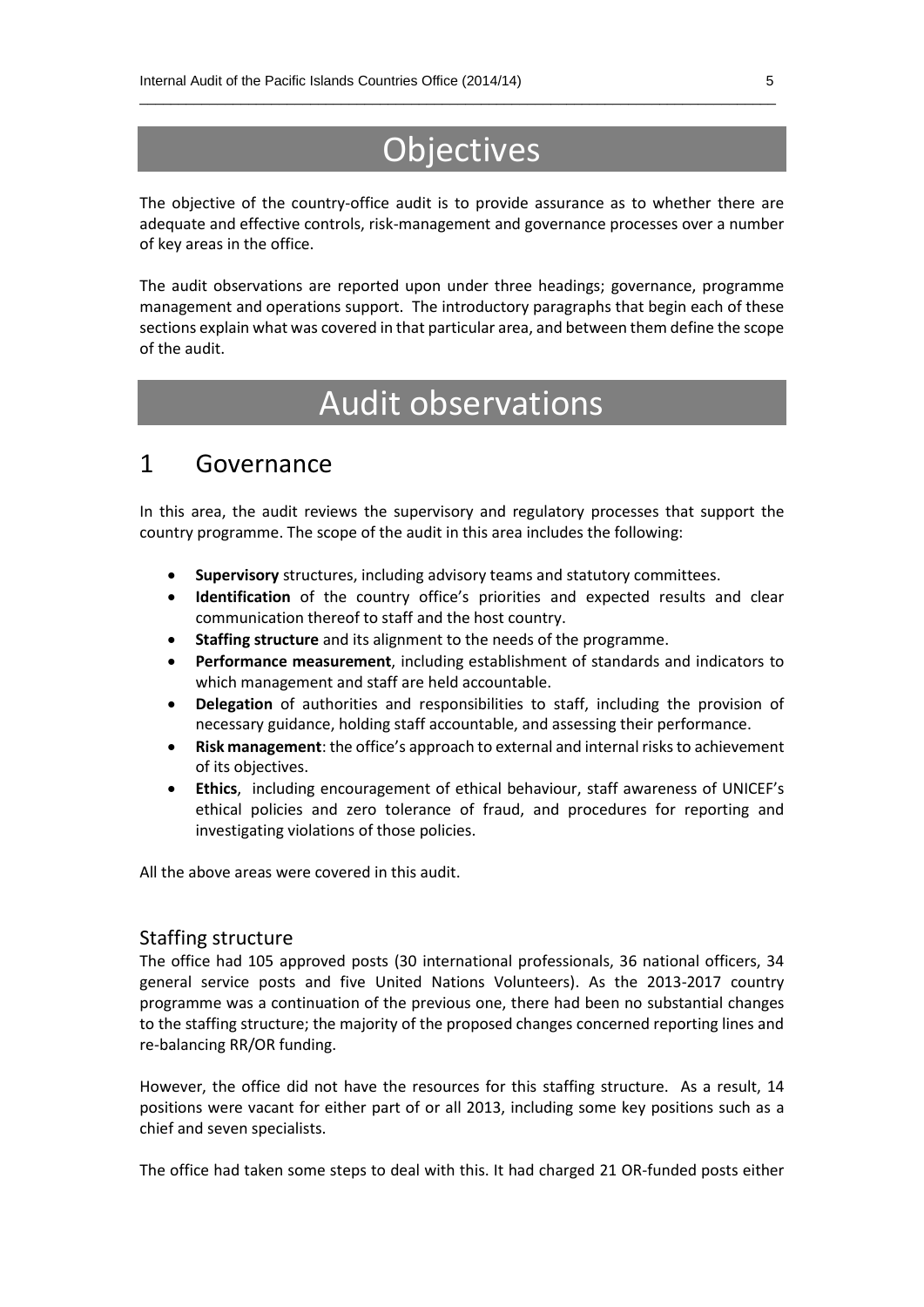fully or partially to RR, and had obtained clearance from the Programme Budget Review (PBR)<sup>2</sup> to transfer the funding source of three positions from OR to the institutional budget. $3$  The office had also asked for the support of the Regional Office in reviewing the staffing structure and reducing the content and scope of some programmes. However, as of February 2014, 21 positions were still vacant because of lack of funding and staff members holding fixed-term contracts had been told there was no guarantee that their contracts would be renewed upon expiry. The audit's own calculations showed that, given the status and prospects of OR funding, several contracts would not be renewed, and by the end of 2014 around 30 percent of the office posts would be vacant.

 $\_$  , and the set of the set of the set of the set of the set of the set of the set of the set of the set of the set of the set of the set of the set of the set of the set of the set of the set of the set of the set of th

*Funding split for staff costs:* Beyond the immediate constraints noted above, there was a longterm threat to the office's sustainability from the way staff costs were distributed. The 2012 PBR noted that the percentage of staff costs in RR (69 percent), OR (47 percent) and institutional budget (89 percent) raised risks to programme balance and sustainability. At the PBR's request, the office prepared a contingency plan, which was expected to be updated as the situation evolves. However, the contingency plan had not been updated.

The distribution of staff costs across donor contributions also presented a risk to the sustainability of the office staffing structure. Out of 14 donor contributions received in 2013, 11 did not allow for cross-sectoral costs, either because the amounts were too small or because the donor had not agreed to such a provision. Salaries funded by OR were therefore levied on the small number of donors that both contributed relatively high amounts and did allow for funding of salaries and operational costs. As an illustration of this situation, in 2013, one donor funded 19 OR posts, including nine out of the 12 positions in the Child Protection programme at the time of the audit. Because of internal reorganization by that donor and changes in its aid policy, there was no guarantee that its financial support would continue at the same pace or in the same areas. To manage this risk, the Child Protection programme had been revised and activities and budgets had been reduced accordingly (see additional information in the observation *Fundraising*, p18 below).

*Skills profiles:* While some posts were vacant because of lack of funding, two others were being kept vacant because the profiles of the posts were not adequate and did not match the needed skills (the posts were the Health officer and UNV immunization officer in Vanuatu). The 2010 PBR had questioned the relationship between the management structure of the programme and the intended results, and recommended that the office consider scenarios for future staff needs in the preparation of its next country programme strategy. However, the office had not undertaken a formal staff capacity analysis either following the 2010 MTR or during the preparation of the 2013-2017 country programme.

In the absence of a staff capacity analysis and given the affordability issue, there is a risk that the office lacks the staff skills and numbers to implement the approved country programme successfully.

 $\overline{a}$ 

<sup>&</sup>lt;sup>2</sup> The PBR is a review of a UNICEF unit or country office's proposed management plan for its forthcoming country programme. For a country office, it is carried out by a regional-level committee, which will examine – among other things – the proposed office structure, staffing levels and fundraising strategy, and whether they are appropriate for the proposed activities and objectives.

<sup>&</sup>lt;sup>3</sup> Simply put, the institutional budget covers those costs that are not provided for in specific programme budgets, but must be met for the organization to function in support of those programmes.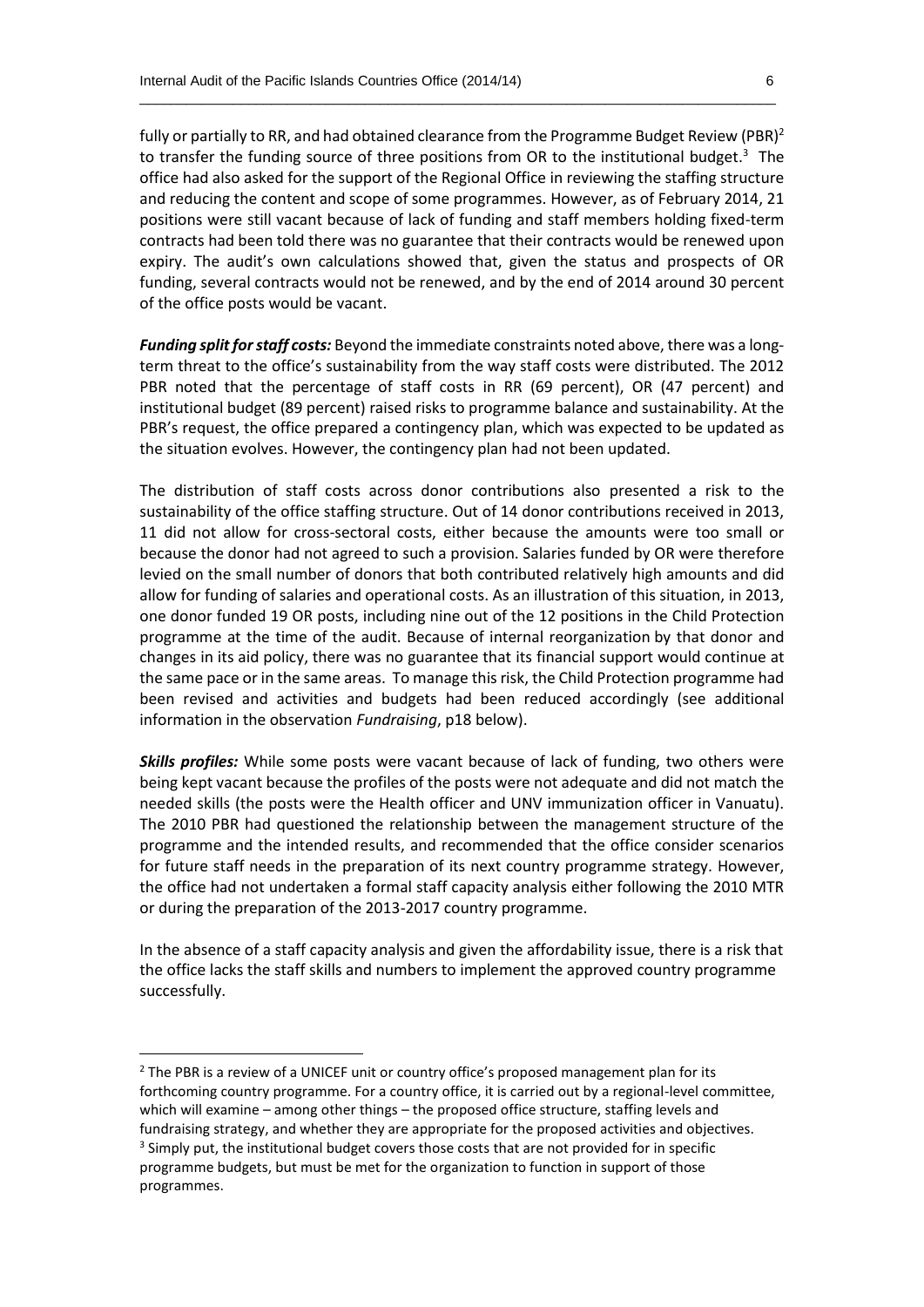**Agreed action 1 (high priority):** The country office agrees to review its current staffing structure and profile in the context of the prevailing funding situation and prepare an updated contingency plan for the Programme Budget Review.

 $\_$  , and the set of the set of the set of the set of the set of the set of the set of the set of the set of the set of the set of the set of the set of the set of the set of the set of the set of the set of the set of th

Target date for completion: 31 July 2014 Responsible staff members: Representative, Deputy Representative, and the Country Management Team

#### Office structure and operational costs

**.** 

Despite the relatively small population of the Pacific Islands countries (two million, of which 900,000 are children), delivering the Pacific Multi-Country Programme to 14 countries poses a unique challenge due to widely scattered geography, considerable cultural diversity, differing levels of vulnerability and of economic and social development, and unreliable and costly transport and communications.

The main office is located in Suva, Fiji, and there are three project offices,<sup>4</sup> in the countries of Kiribati, Solomon Islands and Vanuatu. In addition, there is one out-posted staff member in Tuvalu supporting education activities, and two in Samoa supporting child protection and immunization.

The audit noted that the total non-staff budget allocation for meeting operational costs was approximately US\$ 623,000 per year (this included RR, OR and the institutional budget). The audit review found that the operational costs in 2013, the first year of implementation of the new country programme, were US\$ 932,000, i.e. 50 percent more than planned. Out of this amount, US\$ 810,000 had been charged to cross-sectoral RR. This represented an increase of 227 percent over what had been planned to be charged to that source (US\$ 248,000); the difference had had to come from other programmes.

In addition, according to the office's estimates, the staff salaries and non-staff costs for 2014 would require US\$ 5.5 million of RR, i.e. 92 percent of the total annual RR allocation. The nonstaff costs estimate for 2014 was US\$ 1.5 million, i.e. an increase by 61 percent compared to 2013 actual expenditure. This happened because the office did not undertake a costeffectiveness analysis of the project offices when preparing for the new country programme; it also underestimated the operational costs and did not establish mechanisms to control them. The consequence was that almost all RR funds were used for staff and non-staff costs, and programme implementation relied solely on OR, creating a high risk of the programme operating outside of the mandate approved by the Executive Board. As an example, US\$ 53,000 were received in 2013 from a donor to implement activities for which the office had not submitted a proposal and which were not part of the programme's priorities.

*Joint offices:* The question of operational costs was complicated by the fact that the office was involved in joint operational arrangements with other UN agencies. Since 2008, the UN has extended its presence in the Pacific through the setting-up of eight Joint Presence Offices on the basis of reciprocal hosting agreements between the three participating agencies (UNDP, UNFPA and UNICEF). In each of the eight joint offices, one of the three agencies hosts

<sup>&</sup>lt;sup>4</sup> A project office is an organizational entity established in the following situations: where UNICEF's assistance is through a multi‐country programme managed by an area office or through a joint Country Programme; where specific functions are performed in a location outside the country; or where UNICEF has no official presence in a location but posts are assigned to it for specific purposes.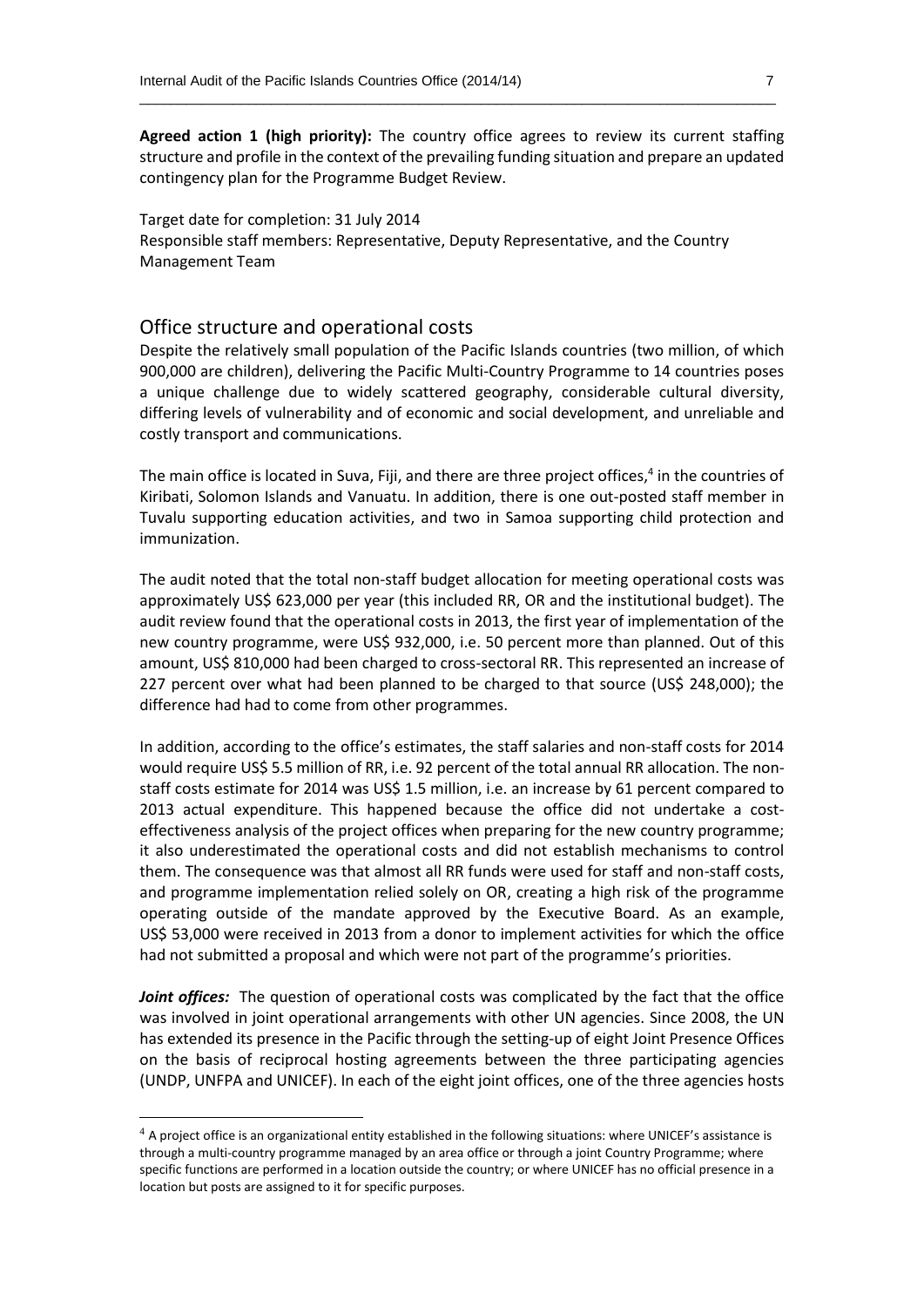– and therefore bears the support costs associated with – the joint office, and represents the interests of the other two agencies. Under the current configuration, UNDP manages the Joint Presence Office in Solomon Islands, Palau and Tuvalu; UNICEF leads in Kiribati and Vanuatu; UNFPA hosts the joint presences in the Federated States of Micronesia (FSM) and Marshall Islands (RMI); and UN Women has staff based in Nauru.

 $\_$  , and the set of the set of the set of the set of the set of the set of the set of the set of the set of the set of the set of the set of the set of the set of the set of the set of the set of the set of the set of th

According to the reciprocity principle, the office covered all the operational costs of the joint presence offices that it hosted in Kiribati and Vanuatu. However, this principle appeared to be applied inconsistently, as the office was being charged US\$ 83,000 for operational costs in Solomon Islands, where the lead agency is UNDP. Having learned this, the audit later found that there was a separate memorandum of understanding between UNICEF and UNDP that outlined how the operational costs were distributed between the two agencies in Solomon Islands. The audit was informed that UNICEF contributed to the operational costs because of its relatively large size (12 staff members at the time of the audit).

The audit also noted that UNICEF and UNFPA shared the cost of one out-posted staff member in Samoa hosted by WHO. This staff member coordinated the activities of the UNICEF child protection programme in Samoa; however, UNFPA was making more efficient use of the individual, as their office in Samoa support the implementation of UNFPA's activities not only there but also in three other island countries (Niue, Cook Islands and Tokelau Islands).

Meanwhile, some weeks before the audit, the UNICEF Representative had sent a cost estimate for the Joint Presence Offices in Kiribati and Vanuatu to the UN Resident Coordinator, requesting that the costs be shared between participating agencies. However, as of the date of the audit, no formal response had been received.

**Agreed action 2 (high priority):** The office agrees to, with the input of the Regional Office, review and revise the office structure in the context of the available funding sources for its programme and operating activities. Specifically, the office will:

- i. Analyze the cost-effectiveness of its project offices and prepare realistic programme and operating cost projections within the approved budgets.
- ii. Advocate to the other UN agencies the application of a consistent formula for the recovery of operating costs for joint offices, and pursue recovery of operating costs due to UNICEF whenever appropriate.

Target date for completion: 31 January 2015

Responsible staff members: Chiefs of Operations, Chief of Offices, Country Management Team and Administrative Assistants

#### Other Resources positions funded by Regular Resources

According to a Deputy Executive Director memo of 29 June 2012, Representatives have the authority to use RR funds to temporarily bridge a gap in funding of OR-funded posts for a maximum period of six months within any given calendar year, provided the temporarily reassigned RR funds are released back into the country programme within the same calendar year.

In 2013, the office had faced a shortage of OR funding and delays in receiving new grants, and had charged a total of US\$ 379,711 of RR to totally or partially cover salaries of OR-funded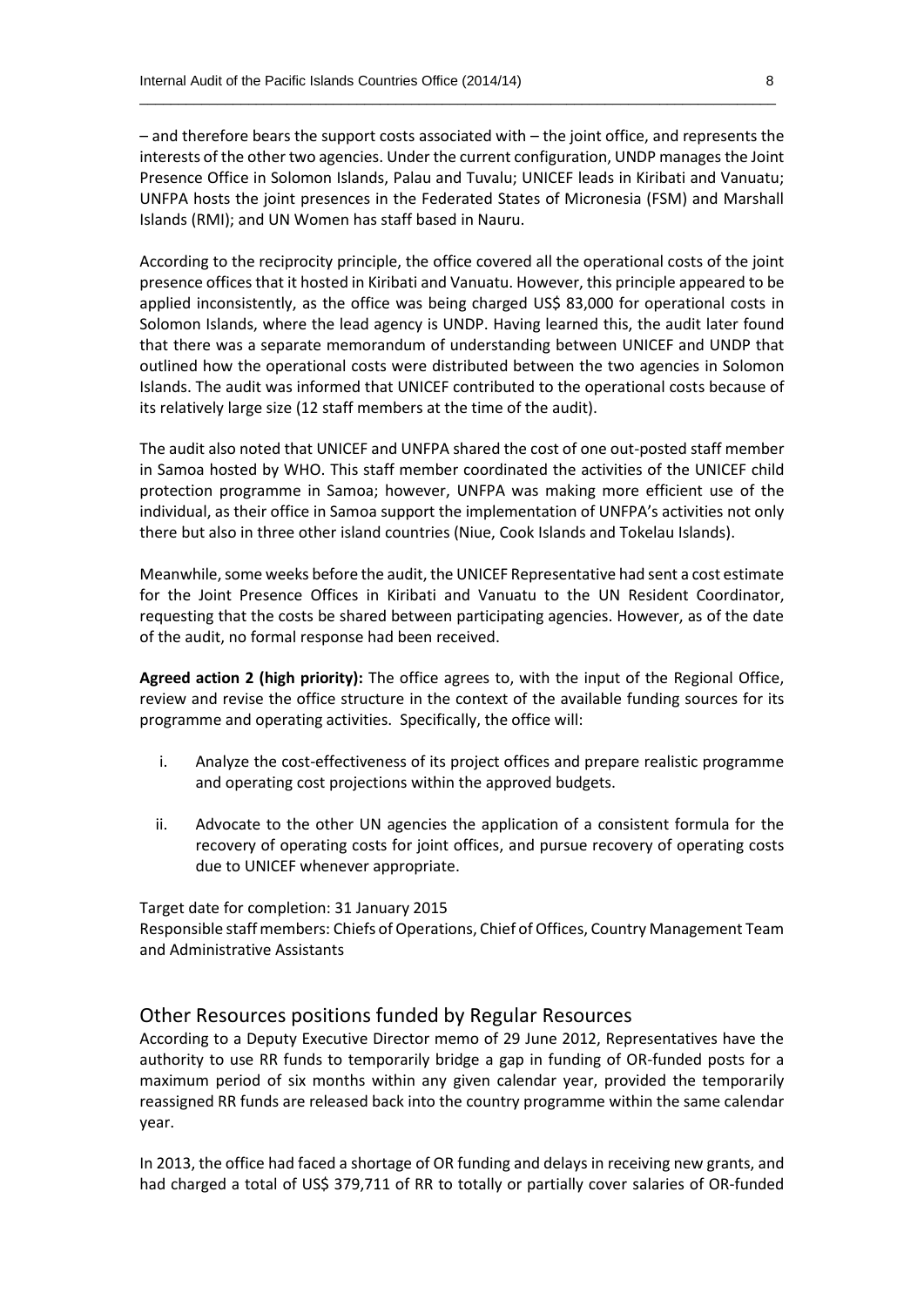positions. However, the office could not refund US\$ 216,506 of this after receiving the awaited OR, because the paymentsfrom RR had been processed prior to the issue date of the OR grant (that is, the official confirmation in the system that it would become available).

 $\_$  , and the set of the set of the set of the set of the set of the set of the set of the set of the set of the set of the set of the set of the set of the set of the set of the set of the set of the set of the set of th

A further US\$ 154,851 that had been funded by RR for a period of more than six months had not been refunded to RR.

**Agreed action 3 (medium priority):** The office agrees to reinforce its controls over the use of Regular Resources funds to temporarily bridge the funding gap of Other Resources-funded posts.

Target date for completion: 30 June 2014 Responsible staff members: Chief of Operations and Human Resources Specialist

#### Supervisory structures

**.** 

The office committees and teams are governance tools to assist the management in addressing programmatic and/or operational issues to better achieve results.

In 2013 the office had established 20 office committees. Six of these were statutory committees required by UNICEF policy.<sup>5</sup> There was also a Programme Management Team (PMT); this is not actually required, but is not unusual in country offices, sharing the task of overseeing the programme itself (as distinct from administrative matters).

However, the office had created 13 more committees as additional governance tools, including a Gender Committee and a Caring-for-Us Team. The office planned even a higher number (23) of office committees in 2014. This many number of committees risked increased staff workload – for example, one programme Chief was member of six committees and another of seven (and both were chairing two committees each). Also, one committee (Gender Committee) had terms of reference (ToRs) that stated that "up to 10% of a staff member's time is to be allocated" to it.

Moreover, while the staff confirmed that the majority of the committees were functioning, the audit could not assess their effectiveness, as minutes were available for only 10 of them. The audit did review the committees' ToRs and noted that some committees were not fulfilling their functions. For example, the Security and Emergency Committee was to review the Business Continuity Plan (BCP) and its implementation annually, but this had not been done. The Pacific Emergency Response Team (PERT) was meant to contribute to the development and bi-annual updating of UNICEF Pacific's Emergency Preparedness Plans/Early Warning Early Action (EWEA), but the Disaster Recovery Plan (DRP) – the ICT component of the BCP – also needed finalization and testing. The accountability of committees was also not always clear.

<sup>5</sup> These six are as follows: a Country Management Team (CMT), which oversees management of the office and programme; a Contract Review Committee (CRC), to review any contracts placed by the office above a certain value; a Property Survey Board (PSB), which considers proposals to write off or dispose of assets; a Human Resources Development Team (HRDT) to assess staff training needs; and the Joint Consultative Committee (JCC), a forum for management to discuss issues with staff representatives.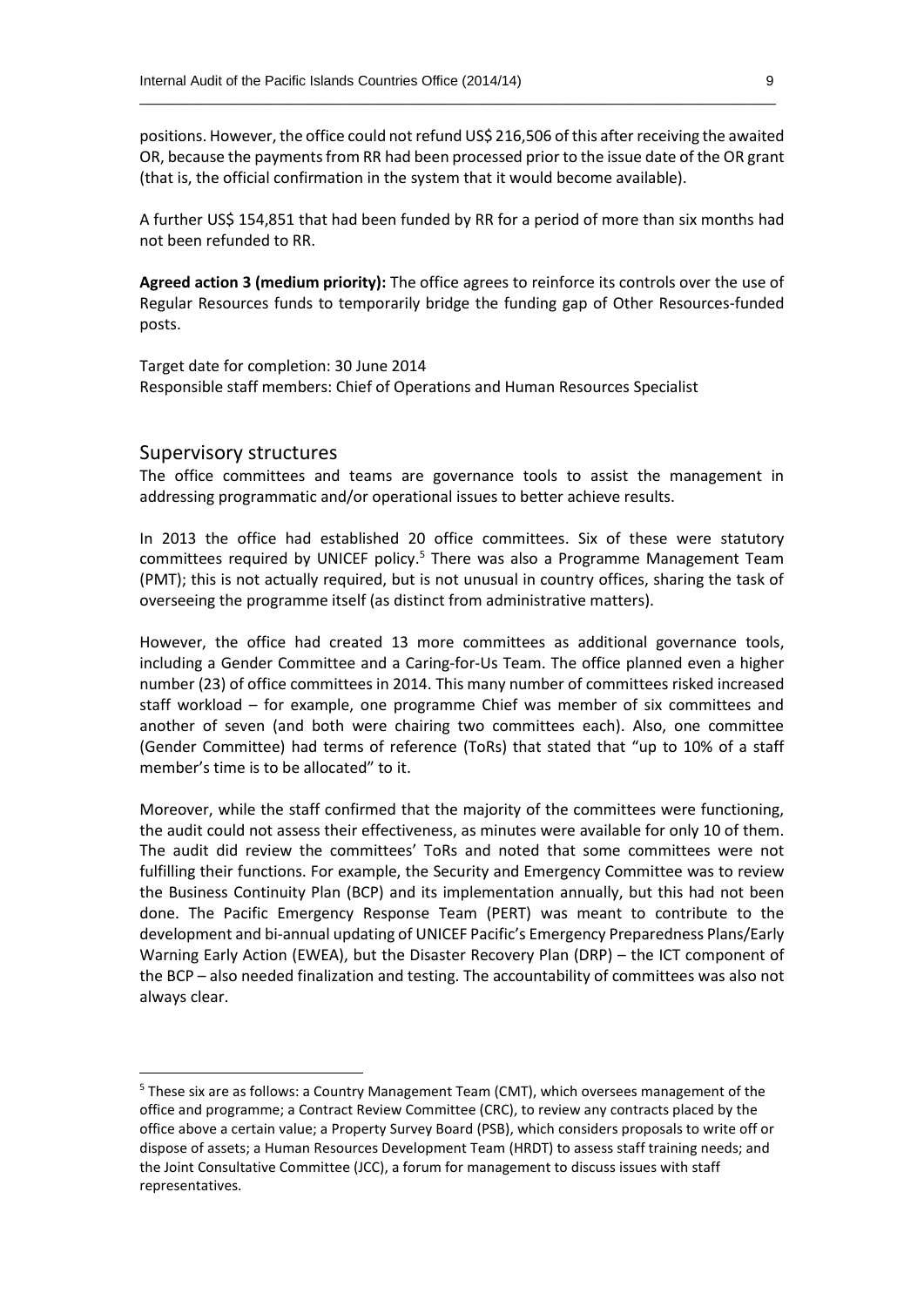**Agreed action 4 (medium priority):** The office agrees to improve the management of office committees by:

 $\_$  , and the set of the set of the set of the set of the set of the set of the set of the set of the set of the set of the set of the set of the set of the set of the set of the set of the set of the set of the set of th

- i. Reviewing the existing office committees to eliminate those not critical to achievement of results.
- ii. Completely documenting the terms of reference and memberships of all committees.
- iii. Recording the outcomes of discussions for follow-up and monitoring purposes.

Target date for completion: 31 December 2014

Responsible staff members: Country Management Team, Librarian/Archivist & Committee Chairs

#### Office priorities

An office's Annual Management Plan (AMP) ensures that that office's human, financial and other resources remain focused on the country programme and its hoped-for outcomes for children and women. It defines management mechanisms and related staff accountabilities. It also defines the programme and management priorities for the year.

The guidelines<sup>6</sup> on preparation of AMPs recommend that there should not be more than 10 key programme priorities and six management priorities, so as to focus on strategic issues. However, the office's 2013 AMP listed – under key priorities – not only six management results but also cost saving measures, six most significant results for operations and project offices, advocacy priorities, strengthening of monitoring and evaluation, staff learning and development, table of authority, approach to workplans and quality assurance over their preparation, optimization of work processes, and travel management.

Besides not being limited to key management and programme results, these priorities were also mingled with management arrangements (for example, travel plans were included as a priority). They were also not always SMART<sup>7</sup> (example: "improve efficiency and effectiveness"). Accountability was not systematically assigned to the relevant staff. Performance indicators for the priorities, when mentioned, were not systematically relevant (example: mid- and end-year reviews, minutes of meetings).

In particular, the most significant results for project offices were not specific to each office, and were formulated in general terms; it was not clear precisely what was expected from each one of the project offices. Furthermore, progress towards these office priorities was not monitored by the CMT. It was examined during the Annual Management Review, but only partially (field and operations priorities were reviewed, but not programme priorities).

**Agreed action 5 (medium priority):** The office agrees to ensure that:

- i. The office priorities that are identified in the Annual Management Plan (AMP) are established as per the organizational guidelines and are of a limited number so as to focus on the most critical ones.
- ii. The project offices are advised as to how to submit their priorities in relation with their specific context and challenges, for review in Suva and incorporation into the

**.** 

<sup>6</sup> Executive Director's Memo *Revised Guidelines for the Preparation of the Country Programme* 

*Management Plan (CPMP) and Annual Management Plan (AMP)* (CF/EXD/MEM/2005-005).

<sup>&</sup>lt;sup>7</sup> Specific, measurable, achievable, relevant and time-bound.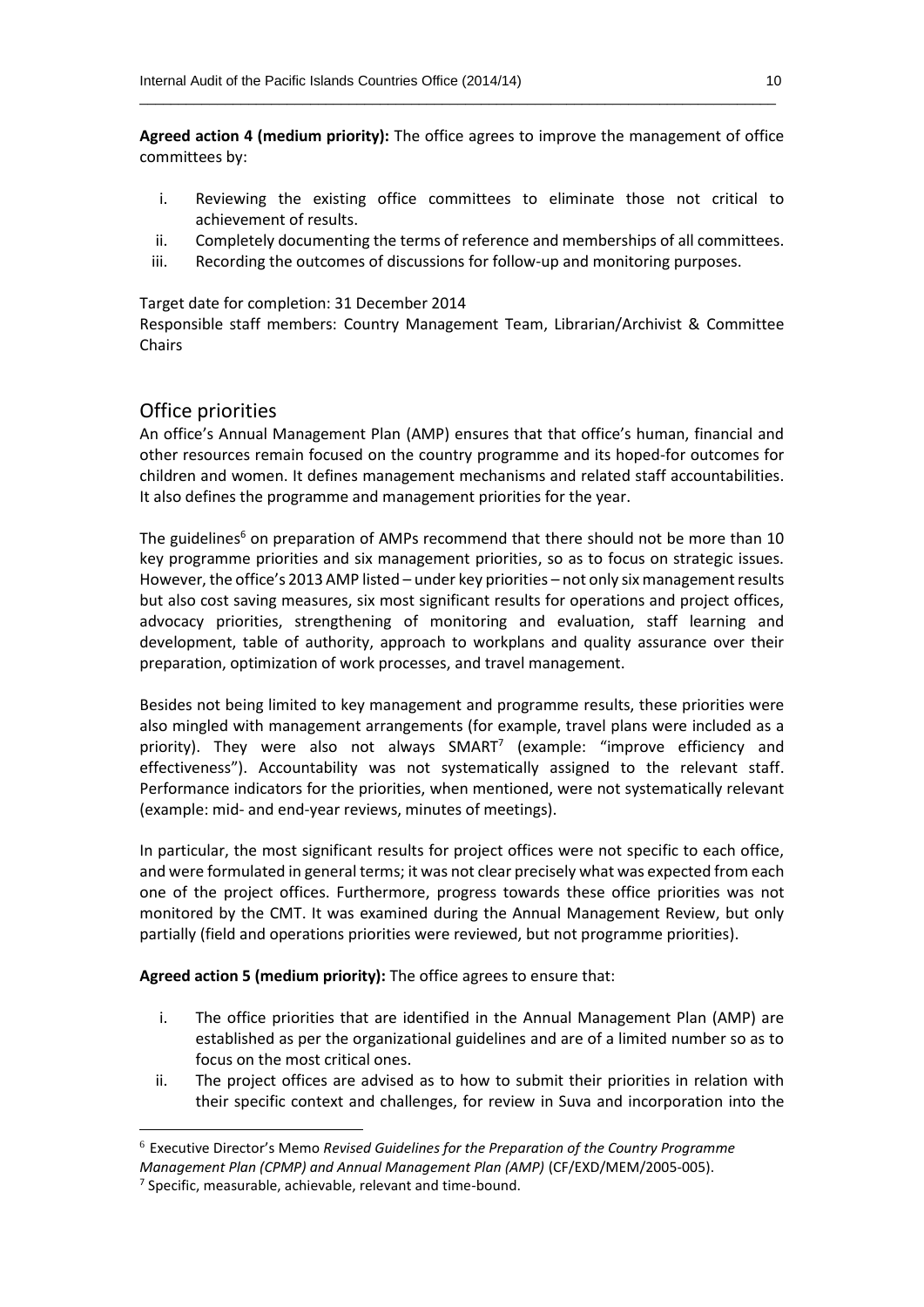country office AMP.

iii. The office priorities are specific, measurable, achievable, relevant and time-bound, and responsible staff are assigned to each one of them.

 $\_$  , and the set of the set of the set of the set of the set of the set of the set of the set of the set of the set of the set of the set of the set of the set of the set of the set of the set of the set of the set of th

iv. The office priorities are reviewed by the Country Management Team at an appropriate frequency.

Target date for completion: 31 December 2014

Responsible staff members: Representative and Chiefs of Field/Project Offices, Deputy Representative and Chiefs of Field/Project Offices and Country Management Team

#### Delegation of authority and segregation of duties

UNICEF's resource mobilization, budgeting, programming, spending and reporting are recorded in UNICEF's management system, VISION, which was introduced in January 2012. Access to VISION is given through the provisioning of a user identification (ID) that has roles assigned to it. Heads of Offices approve the provisioning of VISION user IDs and their corresponding roles, using the guidelines in UNICEF Financial and Administrative Policy No. 1 on Internal Controls and its supplements. Each office is also required to maintain a signed manual Table of Authority (ToA), and the Head of the Office should review the ToA periodically to confirm its continued accuracy and appropriateness. UNICEF also uses a program called Approva to manage segregation of duties and to detect conflicts.

The audit compared the Approva report generated on 20 February 2014 with the latest signed manual ToA provided by the offices, dated 7 February 2014. The following inconsistencies were noted.

- Seven delegated authorities were recorded in VISION but were not included in the ToA. Five related to the previous Representative.
- Two authorities were delegated in the ToA but were not recorded in VISION.
- One type of delegated authority was assigned to two staff members in delegation of authority letters but was not included in the signed ToA.
- There were 17 staff members from the project offices who were included in the bank signatory panels as paying officers (six in Kiribati, five in Solomon Islands, and six in Vanuatu) but were not included in the signed ToA.
- Two paying officers included in the signed ToA were not in the signatory panel.
- Chiefs of project offices were delegated the Direct Cash Transfer (DCT) certification authority but this delegated authority was not included in the signed ToA.

The Approva report also revealed nine segregation-of-duties conflicts, of which four were rated high risk – including authorizing and releasing, receiving and certifying, and bank reconciliation and certifying. The office could not provide evidence that it had taken any mitigation measures regarding these high-risk conflicts.

#### **Agreed action 6 (medium priority):** The office agrees to:

- i. Address the segregation of duties conflicts rated high risk noted in Approva as soon as possible, either by removing the conflicting roles, or by establishing mitigation measures and monitoring their implementation.
- ii. Assign responsibility for the periodic review of the delegated authorities to ensure consistency between the approved manual table of authority, the authorities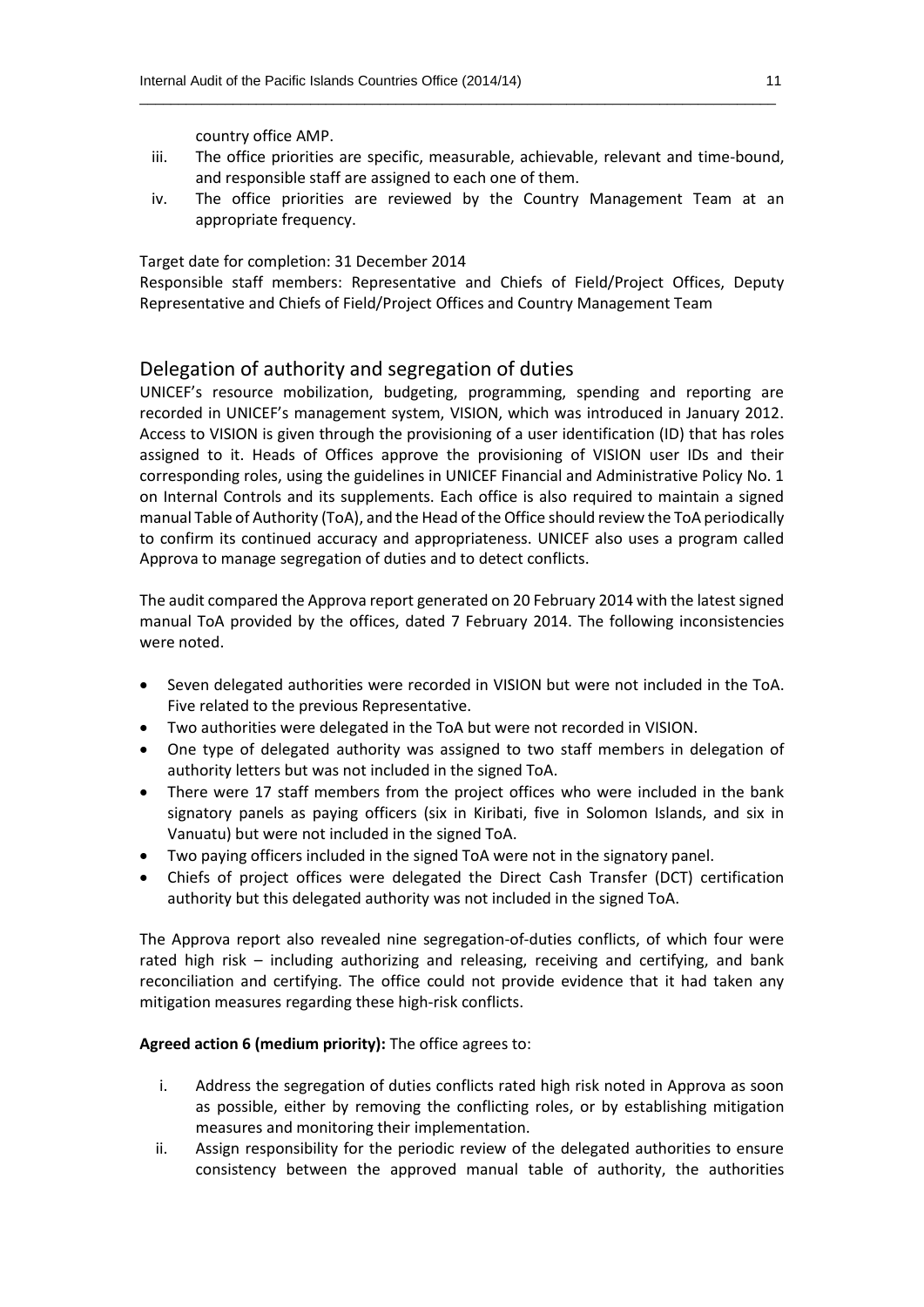recorded in the system and the signed delegation of authority letters.

 $\_$  , and the set of the set of the set of the set of the set of the set of the set of the set of the set of the set of the set of the set of the set of the set of the set of the set of the set of the set of the set of th

Target date for completion: 30 May 2014 Responsible staff members: Chief of Operations

#### Responsibilities of project offices

According to the Country Programme Management Plan (CPMP),<sup>8</sup> the accountabilities of project offices cover the following:

- Programme planning, implementation, monitoring and evaluation.
- Management of UNICEF operations in-country.
- Representing UNICEF in working with government, civil society, donors, and media groups at national and sub-national level and in joint UN frameworks of action.
- Representing UNICEF and the UN in national and sub-national Emergency Preparedness and Response.

These accountabilities were broken down into a detailed list of activities with 49 performance indicators.

These accountabilities were correctly reflected in the AMP and in the performance evaluation reports (PERs) of the chiefs of project offices. However, project offices were not required to submit regular documented reports that reflected their overall performance and the status of fulfilment of their accountabilities. Reporting was therefore limited to remote participation in meetings of the CMT and PMT (which were constrained by the poor quality of telecommunications), and quarterly inputs to programme reviews.

Furthermore, even though the chiefs of project offices were the managers of the outputs assigned to their countries, they were not provided with a budget and were not delegated any authorities in the signed ToA. In field trips to the project offices, the audit found that the project office had mainly a facilitation role in the preparation of workplans and follow-up on their implementation. Final decisions on the workplan contents and the amount and the timing of the allocations were taken in Suva.

**Agreed action 7 (medium priority):** The office agrees to:

- i. Ensure that the chiefs of project offices are provided with resources and authorities commensurate with their roles and accountabilities.
- ii. Establish a mechanism to ensure regular review, and monitoring of, project offices' performance indicators.

Target date for completion: 31 July 2014 Responsible staff members: Country Management Team

#### Management of human resources

**.** 

The office's staff structure and funding of staff costs are reviewed in the observation *Staffing* 

<sup>&</sup>lt;sup>8</sup> When preparing a new country programme, country offices prepare a CPMP to describe, and help budget for, the human and financial resources that they expect will be needed.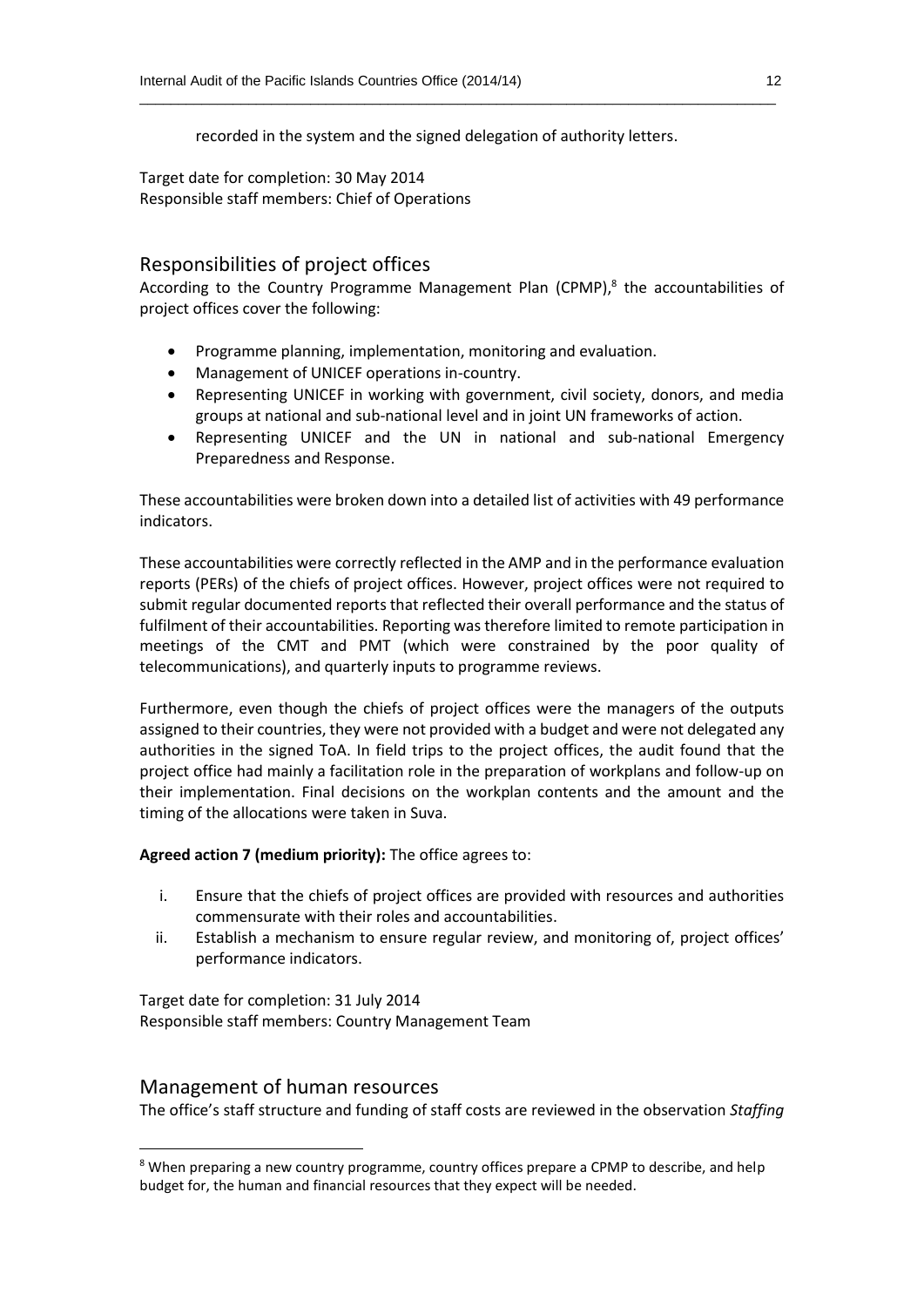*structure* (p5 above). However, the audit also reviewed the office's management of human resources, and noted the following specific issues.

 $\_$  , and the set of the set of the set of the set of the set of the set of the set of the set of the set of the set of the set of the set of the set of the set of the set of the set of the set of the set of the set of th

*Timeliness in recruitment:* In 2013, the office filled 15 positions of which 11 were international professionals and four were national staff. The recruitment process for three of the four national positions took more than five months between the advertisement of the positions and the issue of the offer letter. The audit review noted that the cause of this delay was either incomplete information submitted to the Regional Office, or staff in charge of conducting and documenting recruitment tests and interviews not giving sufficient priority to these tasks.

*Sick leave:* The audit reviewed the office sick leave records and noted that from 1 April 2013 to mid-February 2014, 265 days of certified medical leave and 239 days of uncertified medical leave were recorded. The office had not taken any action to satisfy itself of the legitimacy of the certified sick leaves, as it could have done under the provisions of administrative instruction AI 2009/009. The audit noted also that in one case, a staff member was granted 38 days of certified sick leave without submitting the case to the Division of Human Resources, as should be done when the certified sick leave exceeds 20 days.

**Agreed action 8 (medium priority):** The office agrees to:

- i. Define timeframes for key steps of local recruitment processes, and monitor compliance.
- ii. Strengthen its monitoring of certified sick leave.

Target date for completion: 31 July 2014

Responsible staff members: Human Resources Specialist, and Chief of Operations

#### Risk management

Under UNICEF's Enterprise Risk Management (ERM) policy, offices should perform a Risk and Control Self-Assessment (RCSA). The RCSA is a structured and systematic process for the assessment of risk to an office's objectives and planned results, and the incorporation of action to manage those risks into workplans and work processes. The risks and their mitigation measures should be recorded in a risk and control library.

The audit reviewed the office's RCSA process, and found that the risk and control library updated in February 2014 was written by the Operations team, then sent to the chiefs of programme sections for further contributions. This exercise did not seek inputs from the project offices; in fact, one project office (Vanuatu) had conducted its own RCSA, producing a separate risk profile and action plan. The last office-wide RCSA exercise to incorporate the project offices' inputs had been in 2011. In discussion with the office staff, the audit noted that the office had yet to determine whether the RCSA exercise conducted at the countries office should be covering the risks of the project offices or not. In conclusion, the office had yet to implement a RCSA process that systematically assessed the risks and opportunities facing UNICEF in the Pacific Island Countries and determined the appropriate responses.

The office did not have a robust mechanism to monitor implementation of the action plan for mitigation of the risks identified in the RCSA. The audit reviewed all time-bound actions planned for 2014 for mitigating high risks identified in the RCSA. However, it found that they were all postponed from the 2013 action plan – and had in fact not yet been implemented at the time of the audit (in early 2014).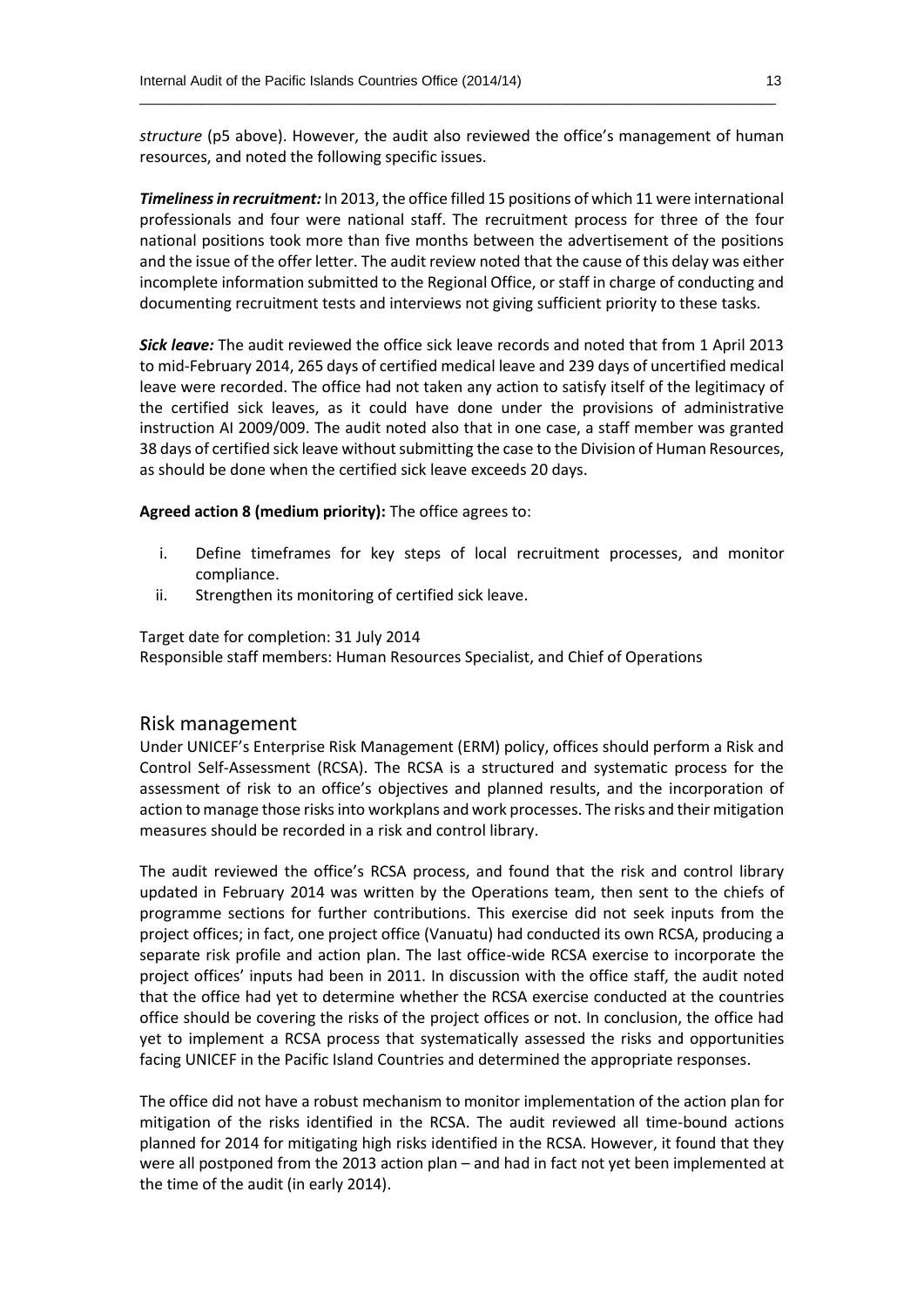#### **Agreed action 9 (medium priority):** The office agrees to:

i. Implement the Risk and Control Self-Assessment (RCSA) process across its whole operation, including project offices, to identify and manage risks and opportunities of all offices.

 $\_$  , and the set of the set of the set of the set of the set of the set of the set of the set of the set of the set of the set of the set of the set of the set of the set of the set of the set of the set of the set of th

ii. Establish a process and accountability for timely implementation and periodic monitoring of the RCSA action plan.

Target date for completion: 15 November 2014

Responsible staff members: Chief of Operations and Deputy Representative

#### Governance area: Conclusion

Based on the audit work performed, OIAI concluded that the control processes over Governance, as defined above, needed improvement to be adequately established and functioning.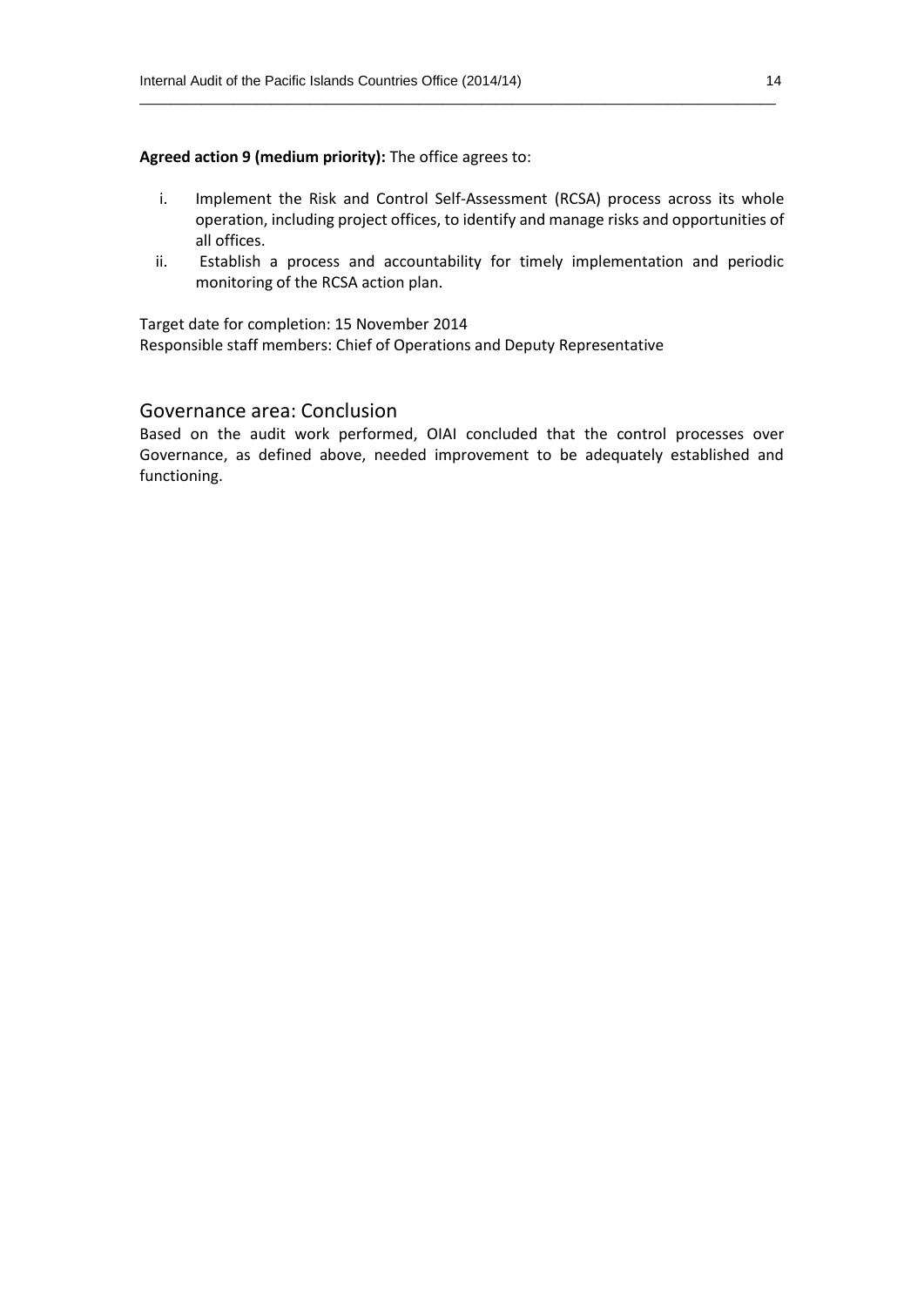# 2 Programme management

In this area, the audit reviews the management of the country programme – that is, the activities and interventions on behalf of children and women. The programme is owned primarily by the host Government. The scope of the audit in this area includes the following:

 $\_$  , and the set of the set of the set of the set of the set of the set of the set of the set of the set of the set of the set of the set of the set of the set of the set of the set of the set of the set of the set of th

- **Resource mobilization and management**. This refers to all efforts to obtain resources for the implementation of the country programme, including fundraising and management of contributions.
- **Planning**. The use of adequate data in programme design, and clear definition of results to be achieved, which should be specific, measurable, achievable, relevant and timebound (SMART); planning resource needs; and forming and managing partnerships with Government, NGOs and other partners.
- **Support to implementation**. This covers provision of technical, material or financial inputs, whether to governments, implementing partners, communities or families. It includes activities such as supply and cash transfers to partners.
- **Monitoring of implementation**. This should include the extent to which inputs are provided, work schedules are kept to, and planned outputs achieved, so that any deficiencies can be detected and dealt with promptly.
- **Reporting.** Offices should report achievements and the use of resources against objectives or expected results. This covers annual and donor reporting, plus any specific reporting obligations an office might have.
- **Evaluation**. The office should assess the ultimate outcome and impact of programme interventions and identify lessons learned.

All the areas above were covered in this audit, except for evaluation. This was omitted because no particular issues were noted at the risk assessment stage.

#### Programme planning

UNICEF programmes should be evidence-based, both to bring about the best outcomes for children and women, and to ensure that advocacy on their behalf is also evidence-based. In planning a new country programme, offices should perform a situation analysis (SitAn) that presents as accurate as possible a picture of the situation of children and women in the country. The SitAn normally takes the form of a single document, but this is not essential provided there are sufficient studies and data available to inform the development of the programme.

The office showed the audit 33 documents that included studies on children and poverty (two in Kiribati and Vanuatu, dated 2012 and 2013), atlases of children's social indicators (five – in Vanuatu, Fiji, Federated States of Micronesia, Republic of the Marshall Islands and Solomon Islands) dated between 2011 and 2013, UN country desk reviews (13), and UNICEF country SitAns (13) dated between 2003 and 2007.

However, the audit found no evidence that the office had conducted an in-depth review of the information available by country to draw an overall picture of the main issues for children and women in the 14 countries. Such an overview would have provided evidence and focus for the design of the current programme. Its absence raises the risk that the office might not make best use of its available resources. As an example, the information available on HIV/AIDS shows that the Pacific is categorized as a low prevalence region with few new HIV infections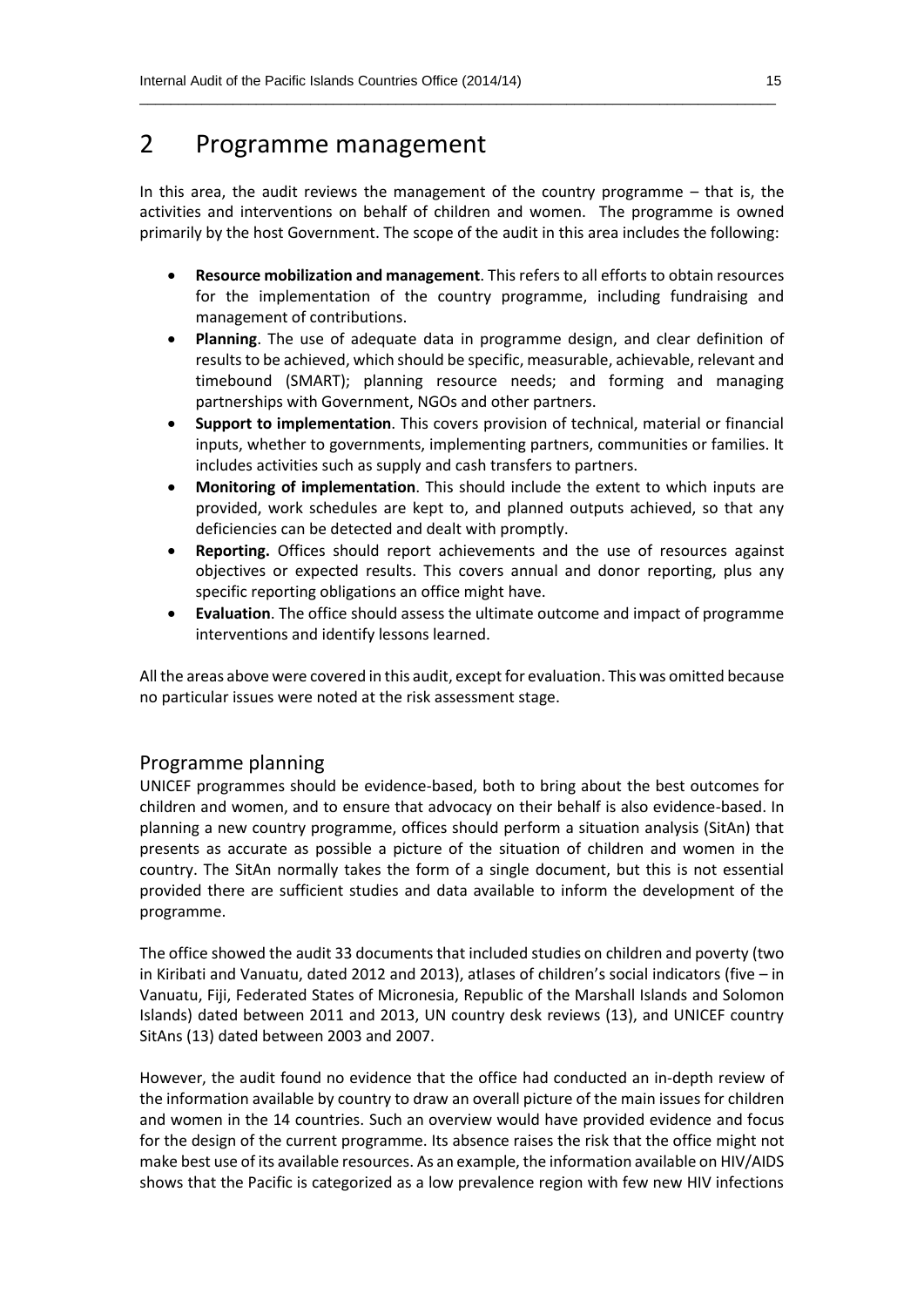each year; the number of people living with HIV is very low. However, the countries programme structure included a separate HIV/AIDS programme with a planned amount of US\$ 8.7 million (12 percent of the total planned programme amount), with two outcomes, 12 outputs and six staff positions. The basis for this allocation of resources was not clear. However, in view of the severe shortage of programme funding, most of the programmes had reduced their scope and shifted focus to the most important issues where the office had a comparative advantage (Child Protection and Education).

 $\_$  , and the set of the set of the set of the set of the set of the set of the set of the set of the set of the set of the set of the set of the set of the set of the set of the set of the set of the set of the set of th

The data available on children in the Pacific was generally outdated. As an example, the basic data included in the Country Programme Document referred to primary school enrolment rates dated between 2004 and 2009, access to water and sanitation numbers dated back to 2005, childhood malnutrition data ranging between 2002 and 2009, and birth registration percentages from 2007 and 2009. To address this issue, the five-year Integrated Monitoring and Evaluation Plan (IMEP) included, for each programme component, a series of surveys and studies to inform the baselines and the situation of children in the respective area. Indeed, one of the management strategic drivers was strengthening the evidence base for action and advocacy, including strengthening of routine data collection and use in all countries. However, the audit noted that the various programmes were operating in silos, without a coordinating mechanism to ensure strategic and efficient data collection.

The Pacific Islands Countries range from least developed to middle income countries, with varying resources and capacities and levels of progress in meeting children's needs. The office had recognized this and adapted its programme strategies accordingly, dividing the 14 countries into three tiers of countries. The programme was designed to support the achievement of key results at scale for children in the three less developed – tier one – countries (Kiribati, Solomon Islands and Vanuatu) while aiding strategic policy engagement and system-building in the middle tier (Fiji, Marshall Islands, Federated States of Micronesia, Nauru, Samoa and Tuvalu) and continuing to assist policy advocacy in the five remaining countries (Palau, Tonga, Cook Islands, Niue and the New Zealand territory of Tokelau). The audit reviewed the MYWP work plans of Health and Sanitation and Child Protection in light of this approach and noted that some service-delivery type of activities were planned for the middle- and upper-tier countries, and that Child Protection activities for the least developed countries were extended to two additional countries from the middle category (Fiji and Samoa). Therefore, the office's "three-tier" approach provided a flexible framework for programming in a complex multi-country environment, but the categorization of the countries, and the planning of activities by tier, needed to be revisited.

#### **Agreed action 10 (medium priority):** The office agrees to:

- i. Develop a strategic approach to data collection and ensure better coordination, efficiency and timely availability of the needed information.
- ii. Draw on the experience gained from the first year of implementation of the new country programme, the changes initiated in the programme's design, updated baseline data collected in 2013, and analysis of available information, to prepare a strategy paper that highlights the main issues to be addressed for the remaining period of the country programme.
- iii. Assess the validity of categorizing the 14 Pacific Islands Countries into three tiers (less developed, middle- and upper-tier countries) and amend the programme strategy as necessary to fit each country's situation.

Target date for completion: 31 August 2014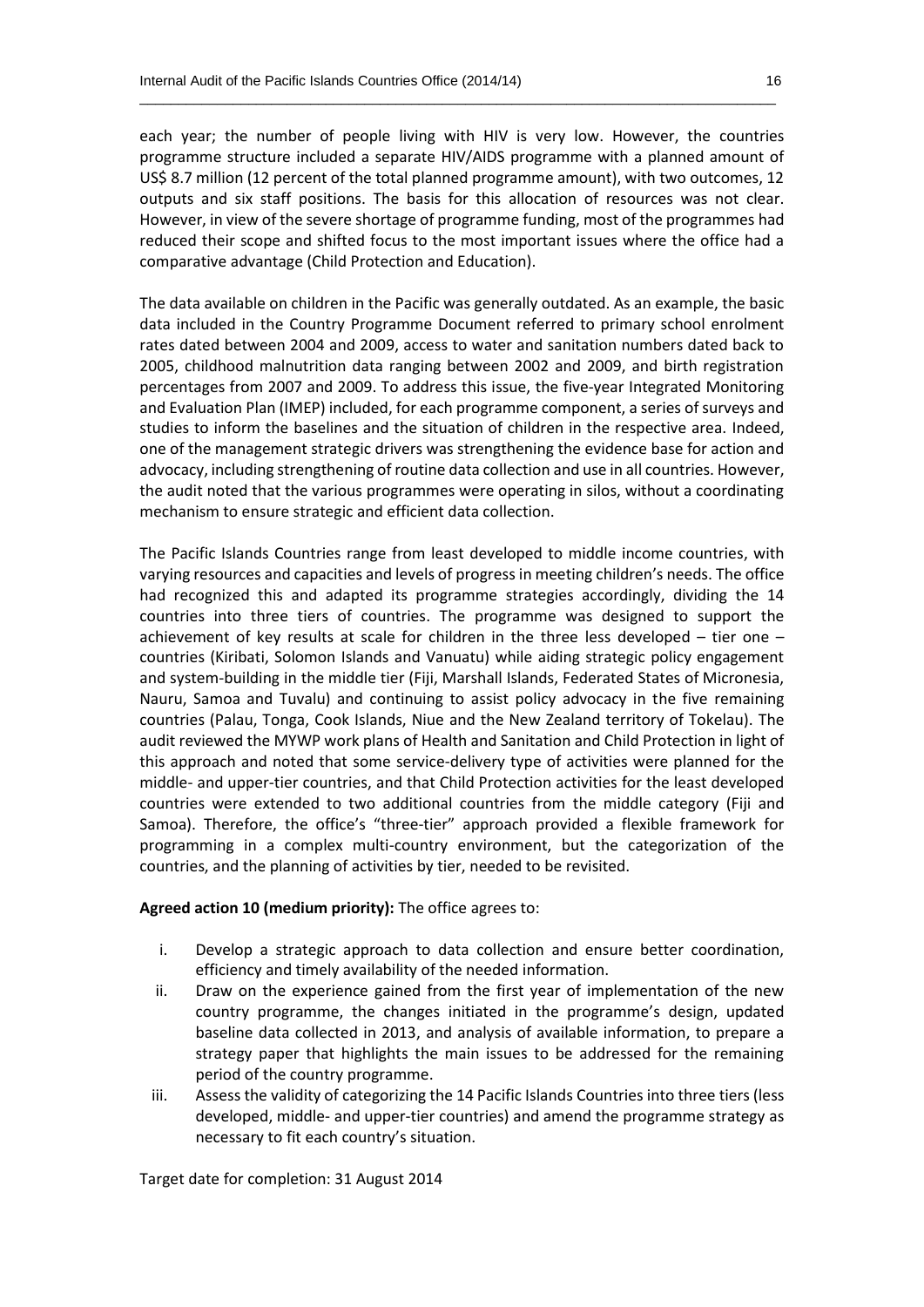Responsible staff members: Country Management Team, Policy, Advocacy, Planning and Evaluation Team

 $\_$  , and the set of the set of the set of the set of the set of the set of the set of the set of the set of the set of the set of the set of the set of the set of the set of the set of the set of the set of the set of th

#### Workplans and results reporting

UNICEF has adopted Results-Based Management (RBM). The Results-Based Management Handbook of the UN Development Group defines RBM as follows: "A management strategy by which all actors, contributing directly or indirectly to achieving a set of results, ensure that their processes, products and services contribute to the achievement of desired results (outputs, outcomes and higher level goals or impact). The actors in turn use information and evidence on actual results to inform decision making on the design, resourcing and delivery of programmes and activities as well as for accountability and reporting."

The 2013-2017 country programme covers 14 countries. A 2013-2017 UN Development Framework joint action plan had been established in lieu of individual CPAPs<sup>9</sup> between the government partners and the UN agencies. This joint plan, accompanied by country specific results matrix at the output level, had so far been endorsed by nine out of 14 countries. The country result matrices reflected the planned collaborative outputs of all participating UN agencies by 2017. However, the matrices did not specify the contribution of each agency.

UNICEF had derived its own results matrices at the outcome and output levels that served as a basis for planning and for budget allocation. The programme structure included 13 outcomes and 74 outputs. There were outputs that were specific to each of the three tier-one countries(Kiribati, Solomon Islands and Vanuatu), while other, more generic, outputs covered the remaining countries. Workplans for all the programme components were signed with the governments of the tier-one countries, while for the rest of the countries, there were either sectoral workplans, or no workplans were signed. In these latter cases, the UNICEF-supported activities were based on internal workplans that had not been signed with the partners.

The audit interviewed different implementing partners in one project office, and found that none of them were aware of the five-year output results matrices; they therefore lacked an overview of the achievements expected from the cooperation with UNICEF and the guiding framework for the preparation of the workplans. This is a risk to partners' ownership of the programme. The UNICEF office management suggested that this might be due to turnover of implementing partners since the preparation of the country programme, especially where there were signed workplans, and all the programme results were reflected in them.

**Agreed action 11 (medium priority):** The office will ensure that discussions between field/project officers and technical counterparts are consistently related to the overall planned results. It will also ensure that these discussions are better documented, and will periodically prepare a summary of the results matrix and share it with partners.

Target date for completion: 31 December 2014 Responsible staff members: Programme Chiefs and Field/Project Office Chiefs

**.** 

<sup>&</sup>lt;sup>9</sup> The CPAP is a formal agreement between a UNICEF office and the host Government on the programme of cooperation, setting out the expected results, programme structure, distribution of resources and respective commitments during the period of the current country programme.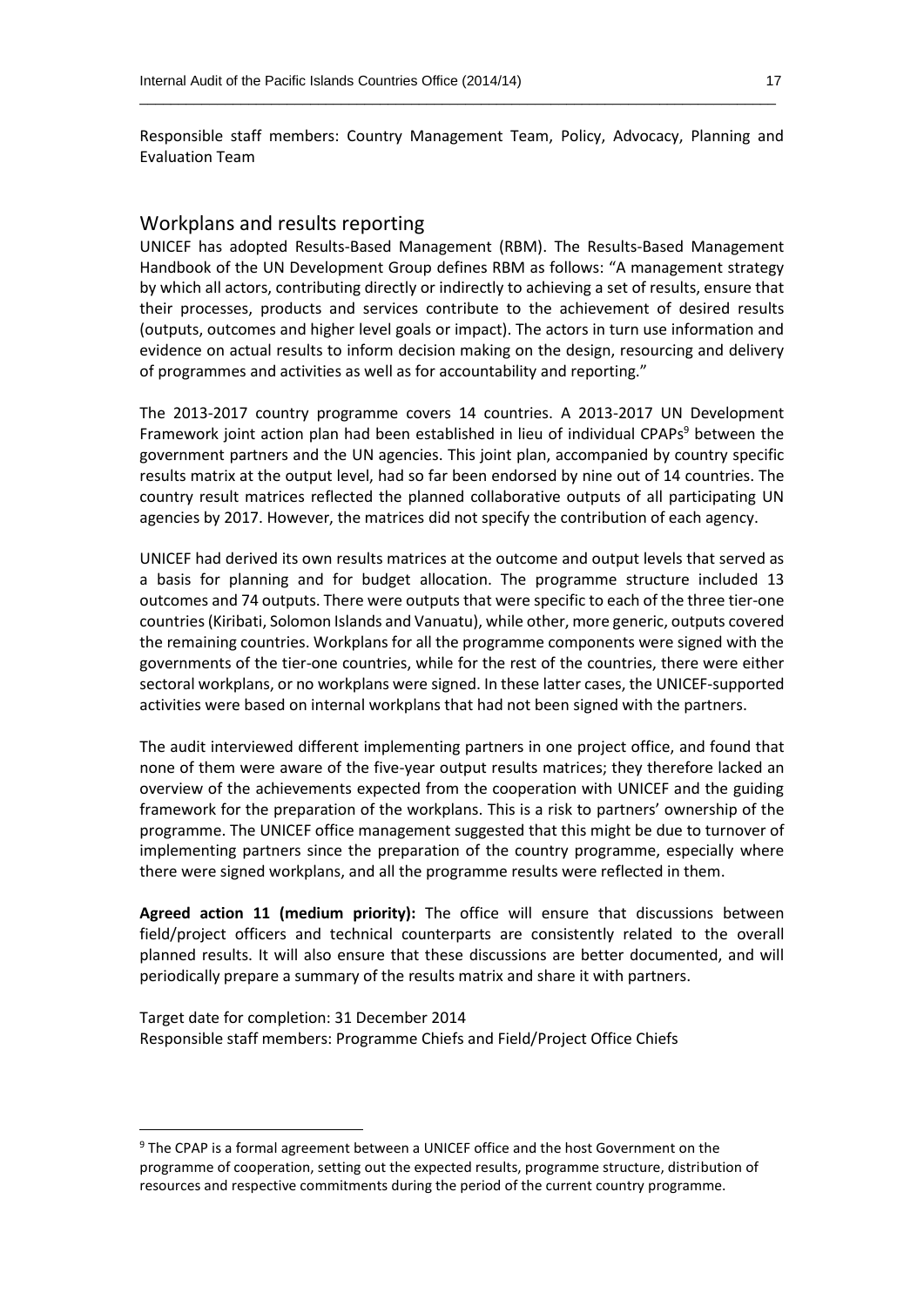#### Advocacy

According to UNICEF's Programme Policy and Procedure Manual (PPPM), a strong, purposeful and sustained advocacy plan, when properly prepared, will help raise awareness of children's issues among policy-makers and the public, and promote action in support of children's rights. Although important in all countries, advocacy is an especially important component of UNICEF's programmes in middle-income countries, where there is less emphasis on direct service delivery and more on increasing the focus on children's needs.

 $\_$  , and the set of the set of the set of the set of the set of the set of the set of the set of the set of the set of the set of the set of the set of the set of the set of the set of the set of the set of the set of th

In the Pacific Islands countries, the objective of the countries programme is to support the achievement of key results at scale for children in the three tier-one countries while aiding strategic policy engagement and system building in the six tier-two countries, and continuing to assist policy advocacy on behalf of children in the five tier-three countries. Advocacy is therefore a key strategy, particularly for the five tier-three countries. However, the 2013 annual management plan (AMP) advocacy priorities – related to equity, participation and social inclusion, and climate change adaption and disaster risk reduction – were in line with neither the country programme nor with the office advocacy strategy. Moreover the advocacy activities reported in the office's 2013 annual report were more related to social mobilization and communication than advocacy. For example, the office had used Facebook, a regional lifestyle magazine, and a flash mob in the streets of Suva, Fiji, to engage youth to address cyberbullying and bullying in schools; this was presented as advocacy although it is really social mobilization.

The audit also noted that, while the office advocacy strategy focused on national development plans and budgets that addressed deprivations and disparities, social protection and youth policies, it concentrated mainly on the tier-one countries without any specific mention of tiertwo and tier-three countries as per the country programme. Also, none of the available planning documents clarified what specific policy changes were sought, or identified the policy-makers, political and social leaders that need to be influenced, what activities would be used to do so, or how accountability was assigned.

**Agreed action 12 (medium priority):** The office agrees to:

- i. Align its advocacy strategy to the Country Programme Document, with clear indications of what policy changes are expected and how the office will achieve them, including for tier-two and tier-three countries.
- ii. Align the advocacy priorities set out in the Annual Management Plan (AMP) with the office advocacy strategy.
- iii. Document in the AMP the responsibilities of the relevant staff for implementation and monitoring of the agreed advocacy priorities.

Target date for completion: 31 December 2014 Responsible staff members: Chief of Policy, Advocacy, Planning and Evaluation

#### Fundraising

According to the approved Country Programme Document for 2013-2017, the planned country programme budget amounted to US\$ 71.8 million, of which US\$ 44 million was OR – i.e. 61 percent. Country offices must raise most OR themselves; if successful, they can fundraise up to the OR ceiling, which is the budgeted amount (in this case US\$ 44 million).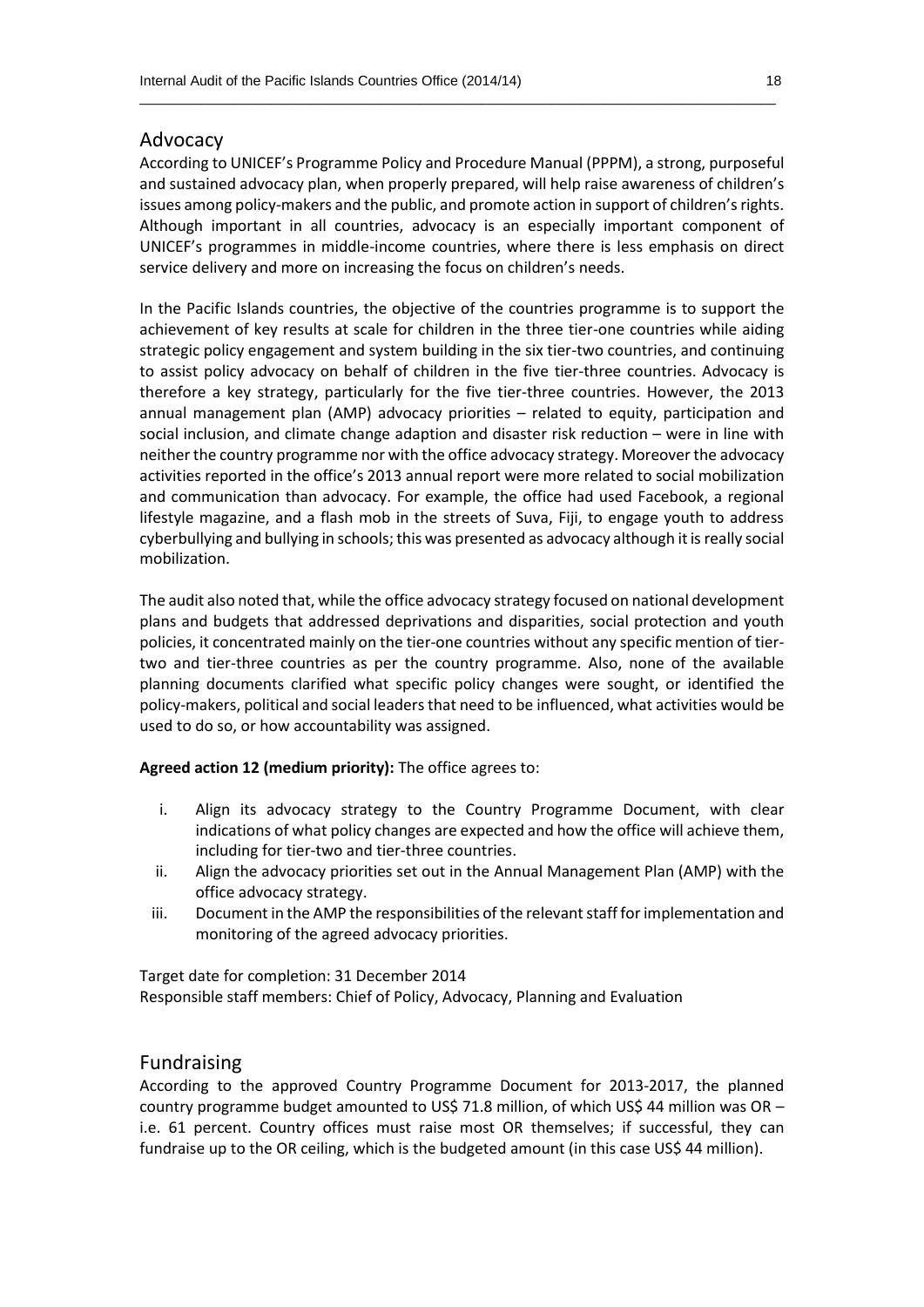The Pacific Islands Countries office relied heavily on raising OR to achieve its planned programme results, as most of the RR was consumed by staff and operational costs (see observations *Staffing structure* and *Office structure and operational costs* on pp5-7 above).

 $\_$  , and the set of the set of the set of the set of the set of the set of the set of the set of the set of the set of the set of the set of the set of the set of the set of the set of the set of the set of the set of th

Out of the approved OR ceiling of US\$ 44 million, US\$ 19 million, or 43 percent, had been available at the end of 2013, which was the first year of the current country programme. US\$ 12 million had been carried over from 2012, and US\$ 7 million came from new grants. When considering only new grants received in 2013 against the OR ceiling (for that year) of US\$ 8.8 million, the office resource mobilization performance stood at 80 percent. However, the office relied on a very limited number (three) of donors for most of the OR received.

A key donor had conducted a review of its partnership with the office, the conclusions of which indicated that support from this donor would be less than in previous years. Furthermore, there were limited prospects for fundraising for the Education, HIV/AIDS and Child Protection programmes, given the current funding context in the Pacific. There was therefore a high risk that the office might implement donor-driven activities, rather than priority programme activities supported by UNICEF.

The programmes with the largest OR funding shortfalls as of February 2014 were: crosssectoral, at 98 percent unfunded; HIV/AIDS, 83 percent unfunded, Child Protection, 80 percent unfunded; and Policy, Advocacy, Planning and Evaluation, 65 percent unfunded.

The office had prepared a resource mobilization strategy<sup>10</sup> for the 2013-2017 programme, and has drawn up standard operating procedures for resource mobilization in January 2014. It was planning to establish a resource mobilization committee headed by the Representative in 2014. However, the audit noted that important elements of the strategy were still missing, such as the critical funding needs by sector, and specific and realistic fundraising targets. In general, the office lacked a plan of action to address the unique challenges facing the Pacific programme, given the limited donor base, limited fundraising prospects for Education, Child protection and HIV/AIDS, and reliance of the majority of OR salaries on a very limited number of donors whose future funding was uncertain.

**Agreed action 13 (high priority):** The office agrees to review its resource mobilization strategy to ensure that it includes:

i. Specific and realistic fundraising targets.

 $\overline{a}$ 

- ii. An action plan and mitigation measures that address the critical issues of:
	- a. Over-reliance on very limited number of donors with uncertain prospects.
		- b. Programme areas (such as education, child protection and HIV/AIDs) that are not part of the multilateral priorities of the existing major donors.

Target date for completion: 31 December 2014 Responsible staff members: Resource Mobilization Task Force headed by the Representative

 $10$  A strategy of this sort would normally be referred to as "resource mobilization" rather than "fundraising"; while the two terms are often used interchangeably, the former is slightly broader. Although fundraising is its largest single component it also includes mobilizing resources in the form of people (volunteers, consultants and seconded personnel), partnerships, or equipment and other inkind donations.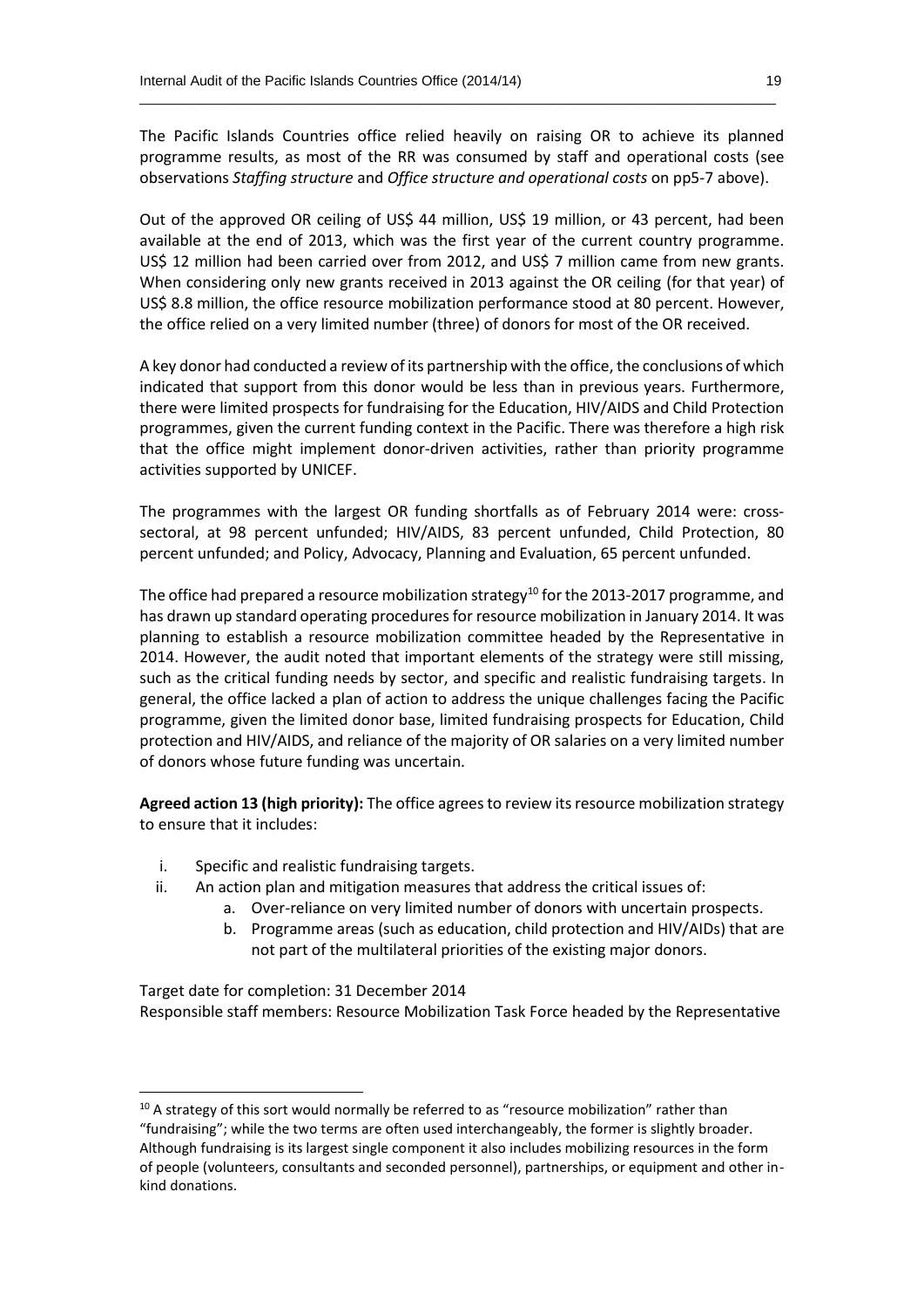#### Harmonized Approach to Cash Transfers

Offices are required to implement the Harmonized Approach to Cash Transfers (HACT). With HACT, the office relies on implementing partners to manage and report on use of funds provided for agreed activities. This reduces the amount of supporting documentation UNICEF demands from the partner, thus cutting bureaucracy and transaction costs.

 $\_$  , and the set of the set of the set of the set of the set of the set of the set of the set of the set of the set of the set of the set of the set of the set of the set of the set of the set of the set of the set of th

HACT makes this possible by requiring offices to systematically assess the level of risk before making cash transfers to a given partner, and to adjust their method of funding and assurance practices accordingly. HACT therefore includes micro-assessments of the individual implementing partners that are either government entities or NGOs. There should also be audits of implementing partners expected to receive more than US\$ 500,000 during the programme cycle. There should also be a macro-assessment of the country's financial management system. As a further safeguard, the HACT framework requires offices to carry out assurance activities regarding the proper use of cash transfers. Assurance activities should include spot checks, programme monitoring and special audits.

HACT is required for three other UN agencies (UNDP, UNFPA and WFP), and country offices should coordinate with them to ensure best use of resources.

When conducting an audit of a field office, OIAI normally reviews the state of HACT implementation. In this case, the review took the form of a follow-up of a recent OIAI's advisory engagement on HACT conducted in November 2013, at the request of the country office. The advisory engagement aimed to support the office in strengthening the management of its cash transfer transactions. The office was in the process of following OIAI's advice.

The audit conducted spot checks (two in Fiji and two in Solomon Islands), and identified significant weaknesses of the government implementing partners in planning, budgeting and reporting on cash transfers. These included:

- Large differences between planned and actual amounts spent, without securing prior approval of the office.
- Missing invoices.

 $\overline{a}$ 

- Liquidation before completion of the activities.
- Signatories on supporting documents without names or references to be used in case verification is needed.
- Reporting on expenditures that included UNICEF funding but also other sources of funding, making it difficult to distinguish how UNICEF funds were utilized.

The audit also reviewed the improvement measures taken by the office. The office had managed to recover an unused sum of SBD (Solomon Islands Dollars) 2,516,554 (equivalent to US\$ 345,000) from the Ministry of Health and Medical Services(MHMS) in Solomon Islands. Further, it had revised the Funding Authorization and Certificate of Expenditure (FACE)<sup>11</sup> form to include the review of the direct cash transfer (DCT) request and liquidation by the chief of the project office. Other required improvements included:

<sup>&</sup>lt;sup>11</sup> The Funding Authorization Certificate of Expenditure (FACE) form is used by the partner to request and liquidate cash transfers. It is also used by UNICEF to process the requests for and liquidation of cash transfers. The FACE forms should reflect the workplans, which set out the activities for which funds are being requested, or on which they have been spent. The FACE form was designed for use with the HACT framework, but can also be used outside it.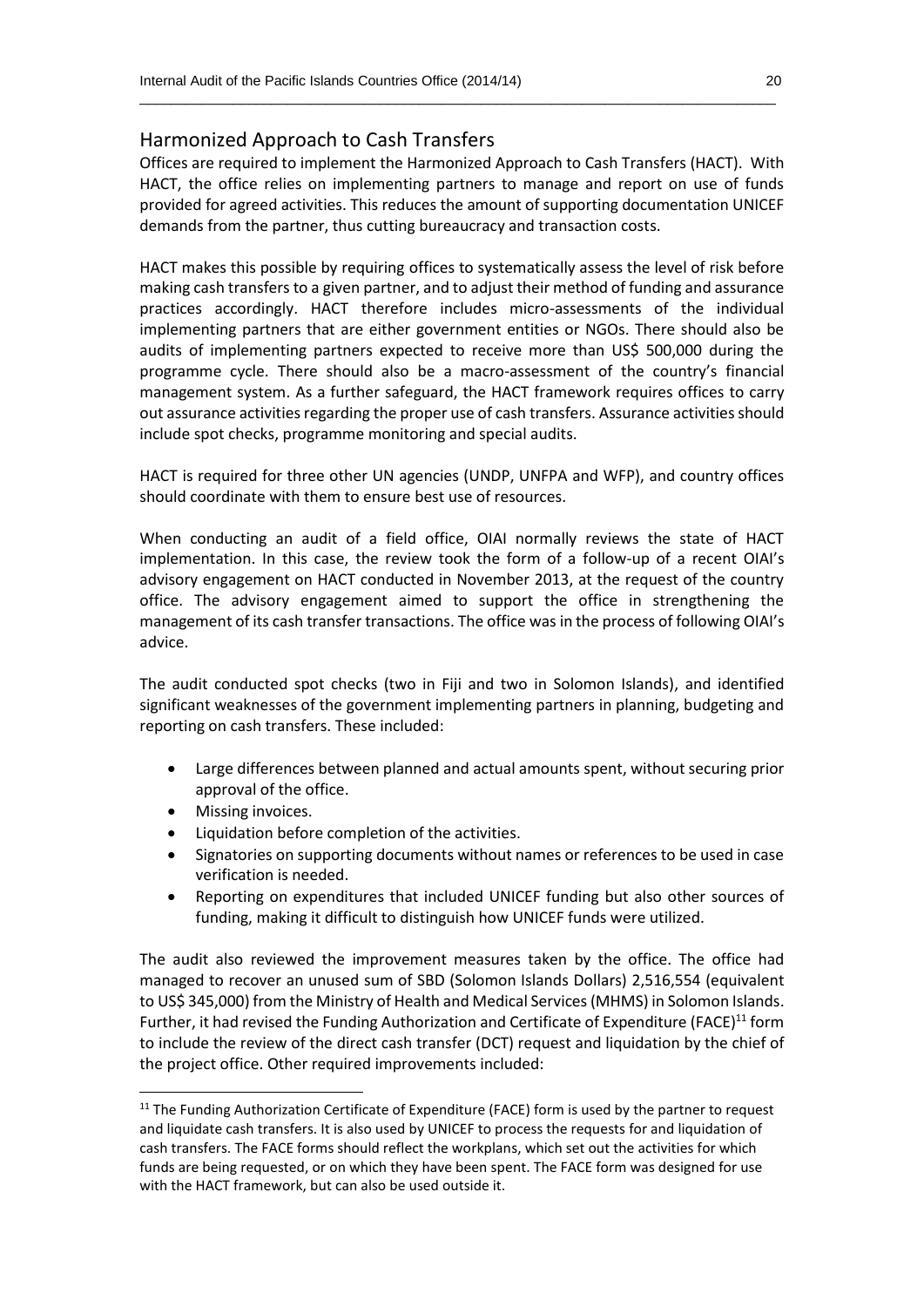• Implementation of spot checks to validate expenditures reported by the Vanuatu Ministry of Health and Medical Services in 2013.

 $\_$  , and the set of the set of the set of the set of the set of the set of the set of the set of the set of the set of the set of the set of the set of the set of the set of the set of the set of the set of the set of th

- Establishment of a governance framework that would clarify and document the oversight responsibilities and accountabilities related to HACT management, at both countries‐ office and project‐office levels.
- Reinforcement of the capacities of staff and implementing partners in HACT. The office stated that it was planning multiple training exercises in 2014 and specifics for the training were being determined at the time of the audit.
- Planning of the macro- and micro-assessments and finalization of the office-wide HACT assurance activities plan (although the latter plan was under preparation).

Based on discussions with staff, the audit noted that delays in action were worsened by expectations, unmet so far, that other UN participating agencies would embark on the HACT process, and by funding shortages that hampered the implementation of HACT.

#### **Agreed action 14 (high priority):** The office agrees to:

- i. Establish a governance framework that clarifies and documents the oversight responsibilities and accountabilities related to the Harmonized Approach to Cash Transfer (HACT), at both country‐office and project‐office levels.
- ii. Reinforce the capacities of staff and implementing partners in HACT, using experienced UNICEF staff from other country offices that have implemented it.
- iii. Expedite the process of preparation of the macro and micro-assessments for the current multi‐country programme.
- iv. Ensure that, for each country where the office is operating, a consolidated HACT assurance activities plan is prepared, reviewed and monitored at a level and frequency deemed appropriate. If possible, the plan should be coordinated within the inter-agency mechanism, particularly for common partners, to reduce costs (if this is not possible, the office should undertake the work alone).
- v. Ensure that a mechanism is established to follow up on the results of the micro‐ assessments, and special and scheduled audits, as well as spot checks.
- vi. Implement spot checks to validate expenditures reported by the Vanuatu Ministry of Health and Medical Services in 2013, and, as necessary, request a refund of the funds that have not been used as per agreements and/or workplans.

Target date for completion: 31 December 2015

Responsible staff members: Chief of Operations, Deputy Representative, Representative

#### Management of direct cash transfers

Cash transfer to implementing partners was one of the major inputs in the Pacific Islands Countries programme. In 2013 the country office disbursed total of US\$ 4.9 million in direct cash transfers (DCTs), which was 24 percent of annual expenditure.

DCTs were an area covered by the OIAI advisory engagement late in 2013, and the office was in the process of following OIAI's advice.

The office faced challenges in liquidation of DCTs. As of 14 March 2014, according to UNICEF's internal reporting system, the Manager's Dashboard, total outstanding DCTs stood at US\$ 2.1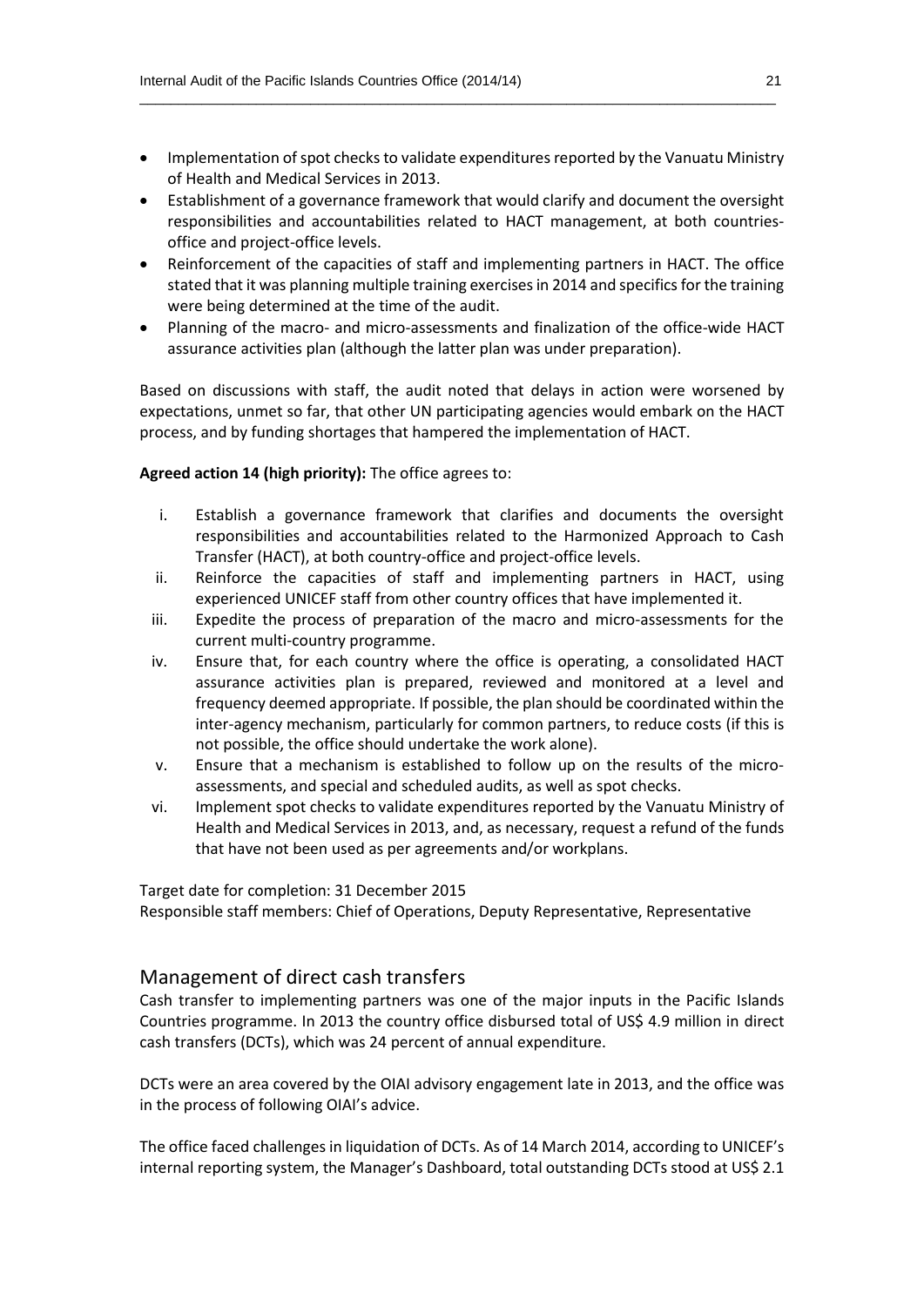million. Of this amount, those outstanding over six months amounted to US\$ 369,000 (17 percent) and those over nine months were US\$ 780,000 (37 percent).

 $\_$  , and the set of the set of the set of the set of the set of the set of the set of the set of the set of the set of the set of the set of the set of the set of the set of the set of the set of the set of the set of th

The audit made the following observations in this area.

- The office had not obtained, from all implementing partners, a formal list of accounts details and designated officials authorized to submit and certify FACE forms.
- The office had not established standard rates for common types of cash transfers such as daily subsistence allowance (DSA), stationery, transport, etc. – appropriate to the countries supported by the programme. This was pending analysis from the country office and in one project office. The matter was also being discussed with other UN agencies.
- The office did not have a process to ensure that durations of activities were indicated in the FACE request forms, and that instalments in the partnership cooperation agreements (PCAs) were linked to periods of activities.
- The office had implemented a tool to monitor the timeliness for processing the DCT payments, but had not identified and addressed the causes of the repetitive and important delays. Based on the office's HACT monitoring tool, for the period of July 2013 and February 2014, there were 30 payments that took more than 10 days (which is the maximum stipulated by the office work process); instead they took from 11 to 105 days. The reasons of the delays included FACE forms not properly filled in, or payments not having been forecast so that replenishment was needed from NYHQ. In 14 of the 30 cases, however, payments were on hold due to outstanding liquidations.
- The Programme Management Team had not identified the root causes of the delays in the liquidation, determined clear action points and followed up on their implementation. The audit was informed that this topic had been discussed during the HACT committee meeting and that action was pending at the time of the audit. Based on the audit assessment (spot checks and staff interviews), the longoutstanding DCTs were the result of weak capacity of implementing partners, as well as delays to activities due to late payments to the implementing partners who had to use the slow public financial system.
- The office had not adjusted its work-planning cycle to ensure timely sharing of planned activities and budgets with the relevant Ministries of Finance. This was necessary to ensure their inclusion in the Government budget and hence expedite the disbursements to the implementing partners concerned.
- The office had not started to obtain acknowledgement letters for DCT payments to ensure that payments had been received on time by the intended implementing partners.

#### **Agreed action 15 (medium priority):** The office agrees to:

- i. Adjust its work-planning cycle to ensure timely sharing of planned activities and budgets with the relevant Ministries of Finance, so as to enable their inclusion in the Government budget.
- ii. Obtain from implementing partners the formal list of accounts details and designated officials authorized to submit and certify Funding Authorization Certificate of Expenditure (FACE) forms for the request and liquidation of cash transfers, to be used by the Finance unit as a control before the issue of the payments.
- iii. Set and use standard rates for the common categories of cash transfer appropriate to the countries supported by the programme to ensure fairness between partners and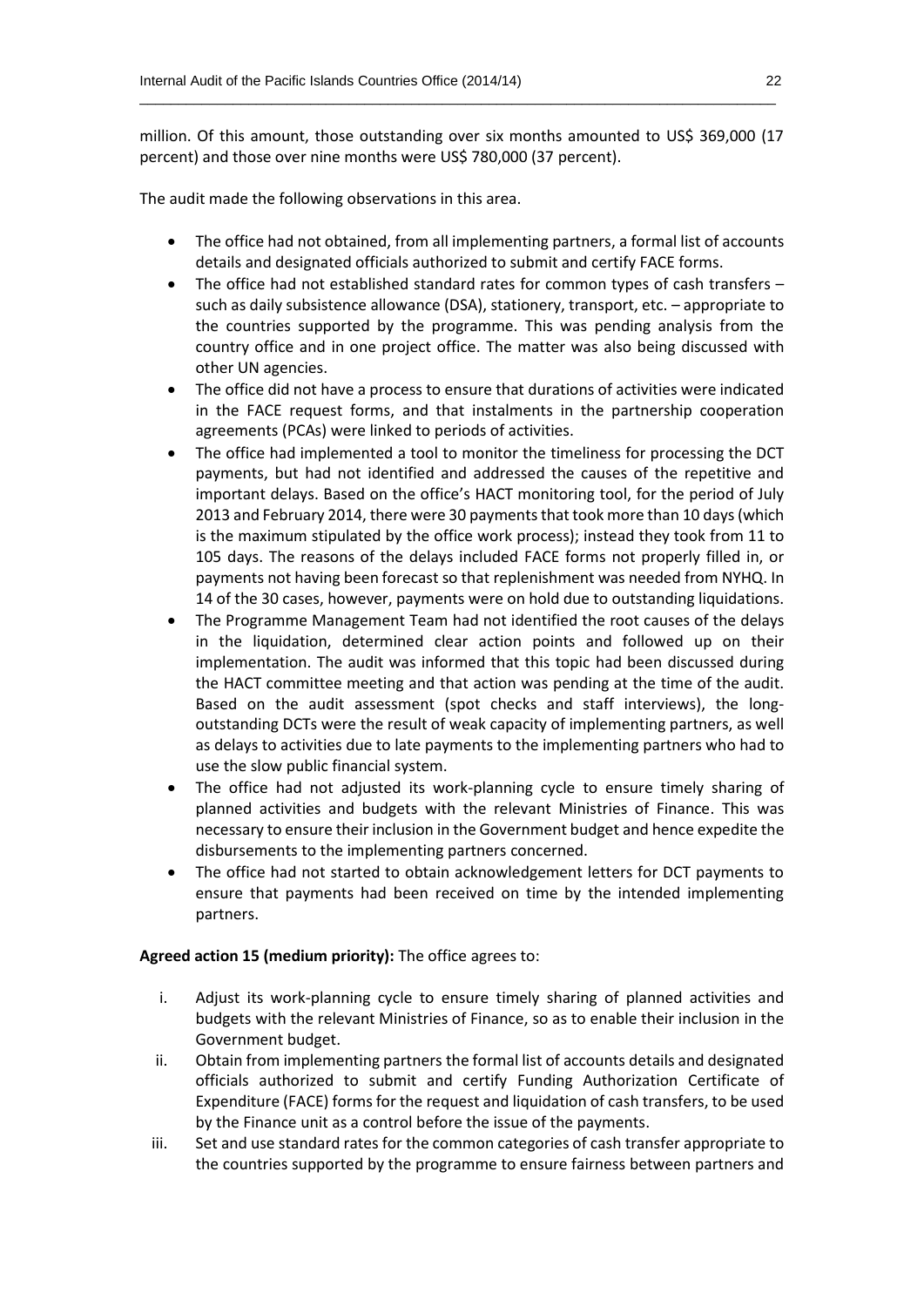consistency between programmes. The standard rates, if feasible, should be harmonized with other UN agencies.

iv. Ensure that durations of activities are indicated in the FACE request forms and that instalments in the Project Cooperation Agreements are linked to periods of activities, both of them not exceeding three months.

 $\_$  , and the set of the set of the set of the set of the set of the set of the set of the set of the set of the set of the set of the set of the set of the set of the set of the set of the set of the set of the set of th

- v. Monitor the performance indicator related to the timeline for processing payments, and take corrective action whenever repeated and important deviations are observed.
- vi. Ensure that the programme meetings identify the root causes of the delays in liquidations, identify clear action points, follow up on their implementation and escalate to the Country Management Team if needed.
- vii. Obtain acknowledgement letters for direct cash transfer payments, to ensure that payments were received on time by the intended implementing partners.

#### Target date for completion:

Responsible staff members: Deputy Representative/Chiefs of Planning, Advocacy, Policy and Evaluation, Chiefs of Field/Project Offices, Finance Officer, Programme Officers and Programme Chiefs.

#### Supply management

The total value of the 2013 supply plan was approximately US\$ 2.9 million, of which only US\$ 270,000 – 9 percent – had been procured by end of the year. The Operations performance dashboard, submitted to the monthly CMT meetings, systematically tagged the supply performance indicators as red flags from May 2013 onward because of poor performance compared to the office benchmarks. The management stated that the issue had been discussed, but the audit could not find any evidence in the minutes of the relevant CMT meetings.

The audit reviewed the supply plans of the Health and Child Protection programmes in detail, and found that that poor implementation of the supply plan was due mainly to delays in the implementation of the programme itself, and to lack of funding. Transaction testing on a sample of high-value local procurements found delays of two to 10 weeks in the releases of purchase orders due to delayed allocation of funding. Delivery of supplies was around two months after the expected date due to delayed implementation of activities by the partners (but also to the challenges of shipping of supplies to small and distant islands).

**Agreed action 16 (medium priority):** The office agrees to strengthen its controls over the implementation of the supply plan, through the regular review of supply performance indicators during Country Management Team meetings; and identify the causes of poor performance and take corrective action to address them.

Target date for completion: 30 June 2014 Responsible staff members: Programme Chiefs, Senior Supply Assistant and Chief of **Operations** 

#### Programme monitoring

The office used various mechanisms to monitor implementation of the country programme, including staff field-monitoring visits, internal monthly and quarterly programme review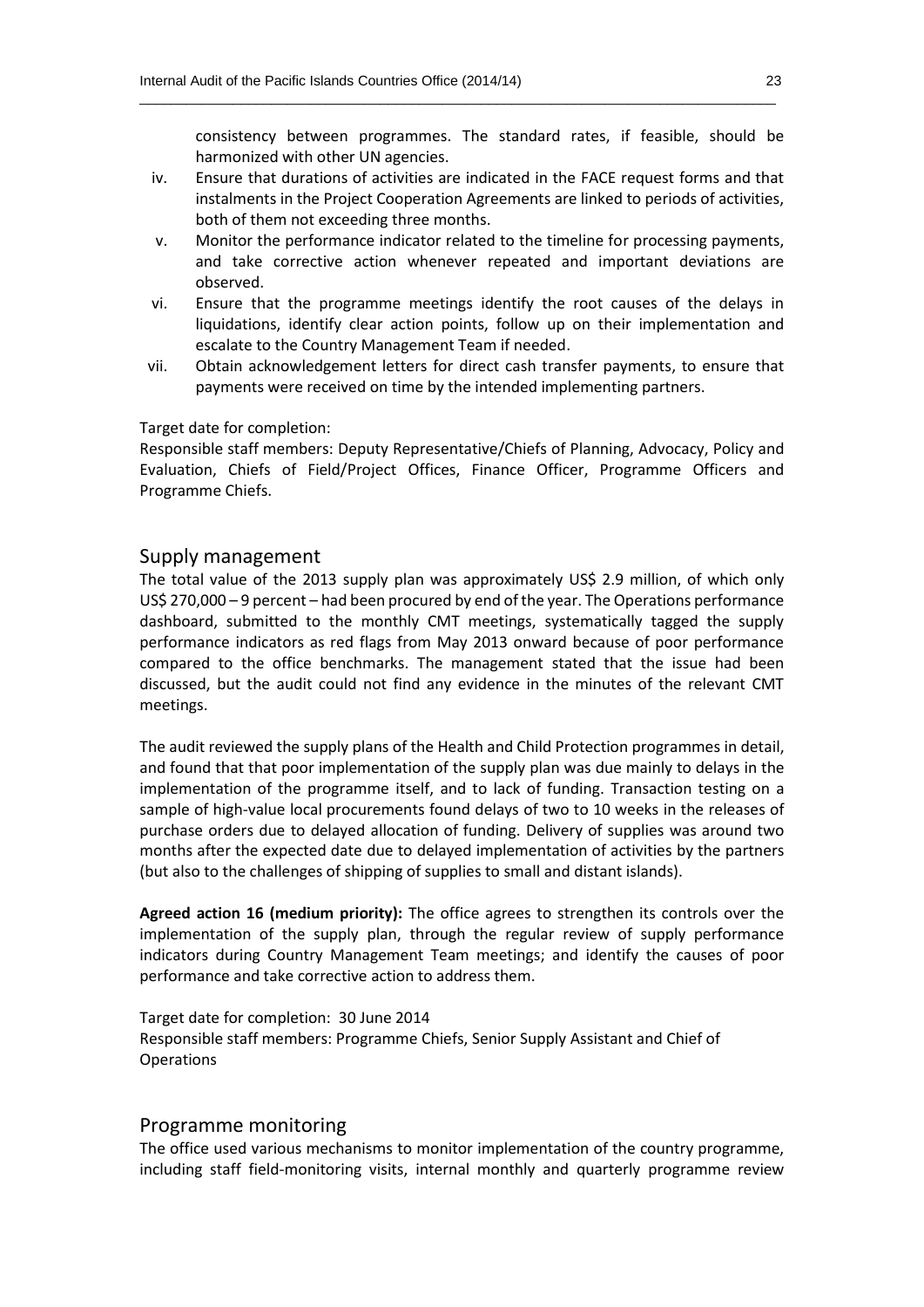meetings, CMT meetings, and annual reviews with implementing partners. However, the audit team noted the following areas for improvement.

 $\_$  , and the set of the set of the set of the set of the set of the set of the set of the set of the set of the set of the set of the set of the set of the set of the set of the set of the set of the set of the set of th

*Field-trip monitoring:* In 2013, the office spent about US\$ 1.65 million in travel costs, which was approximately 8 percent of annual expenditure. Due to wide dispersion of the programme implementation sites, travel was costly and time-consuming.

The audit reviewed six field-trip reports from 2013 and found that they generally reviewed and reported on the progress of the activities. However, the recommendations in the reports were either vague, or did not identify the timeframe or accountable staff for implementation. Also, there were two cases in which the staff reported on a bottleneck or weakness in implementation without a corresponding recommendation.

The office had yet to implement a mechanism to systematically monitor the recommendations from the field trips. The field trip reports prepared by the staff in the project offices were not always shared with the relevant Chiefs of sections in the country office and vice-versa. There were individual staff who had created monitoring tables for their own field visits, but no monitoring mechanism had been implemented at the sectional or office level.

*Annual programme reviews:* Offices are expected to conduct annual programme reviews with the counterparts to assess progress against planned results, identify the constraints and take corrective measures in the following workplan.

Based on the interviews with government counterparts and staff, the audit noted that not all programmes conducted an adequate annual review. In the project office visited by the audit, two programmes did not hold an annual programme review; another discussed only the orientations for 2014 workplan without reviewing implementation of the 2013 one with the implementing partners. In another case, a programme conducted an annual review but could not provide any evidence that its conclusions had been agreed with the counterparts. The audit examined a recommendation from that review and found that it was a recommendation from the country office, not the counterpart, and that it was not reflected in the 2014 draft workplan.

**Agreed action 17 (medium priority):** The office agrees to improve programme monitoring by establishing a system that ensures the following:

- i. Field-trip recommendations that are specific, measurable, achievable, relevant and time bound (SMART), and address all the weaknesses/bottlenecks found during the field visits.
- ii. A process for monitoring the status of implementation of recommendations from field visits.
- iii. Systematic sharing of field trip reports between relevant sections and project offices.
- iv. Systematic annual programme reviews with relevant counterparts in the project offices, and recording of conclusions agreed.

Target date for completion: 31 July 2014

Responsible staff members: Monitoring & Evaluation specialist with Chief of Planning, Advocacy, Policy and Evaluation, Deputy Representative, Chiefs of Programme, Chiefs of Field/Project offices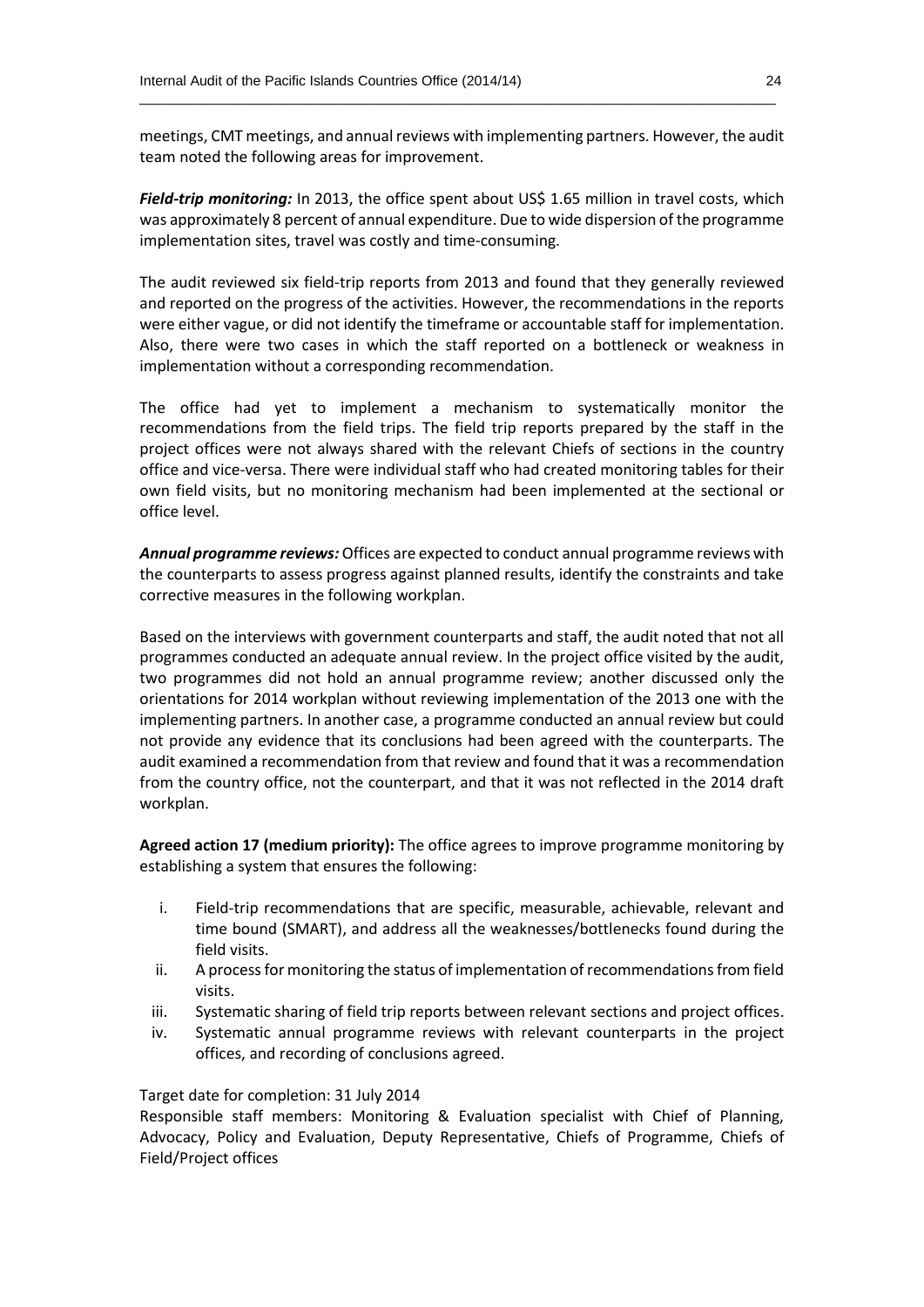#### Office reporting

Information reported by a country office in its annual report should be accurate and reliable, especially since one of its overall purposes is to provide input to organization-wide reporting on results for children and women, and to contribute to organizational learning. Country offices are also expected to produce timely, good-quality donor reports that are acceptable to donors.

 $\_$  , and the set of the set of the set of the set of the set of the set of the set of the set of the set of the set of the set of the set of the set of the set of the set of the set of the set of the set of the set of th

*Country Office Annual Report:* The audit reviewed the accuracy of results reported in the 2013 Country Office Annual Report (COAR) and noted that three of the eight sampled results were not supported by reliable sources. Either the report referred to was not yet validated, or there was no documented evidence, or the information reported did not tally with the source used.

*Donor reports:* Of the total 2013-2017 country programme budget of US\$ 71.8 million, US\$ 44 million (61 percent) is OR. As discussed in the observation *Fundraising* (p18 above), the Pacific Islands Countries programme is heavily dependent on a limited number of donors. This increases the importance of donor reporting. The office had established a donor report work process (including the quality assurance process), and 26 of the 28 donor reports due in 2013 were submitted on time.

The audit selected three donor reports submitted in 2013 for review. Two of the three reports had results that were not in SMART form. This was because they related to contribution agreements in which the agreed results had not been SMART to begin with.

One of the donors commented on the delays in answering an enquiry and, in two examples, the absence of response. The audit found that this was contributed to by donors providing feedback through various channels (management, Chiefs of sections or programme focal point) and not always sharing it with the quality assurance team for follow-up.

#### **Agreed action 18 (medium priority):** The office agrees to:

- i. Strengthen its controls over the preparation of the annual report to ensure that all key results reported are supported by reliable documented evidence.
- ii. Strengthen the quality assurance process for donor reports to ensure that all the expected results of the proposals are specific and measurable, and that donor reports are results-based.
- iii. Establish, and communicate to staff, a donor feedback protocol to ensure that all donor feedback is shared with the quality assurance team, so that it can follow up any enquiry from the donors.

Target date for completion: 31 December 2014

Responsible staff members: Representative, Deputy Representative, Chief of Planning, Advocacy, Policy and Evaluation, and Monitoring & Evaluation Officer, Programme Chiefs and Field Office Chiefs.

#### Programme management: Conclusion

Based on the audit work performed, OIAI concluded at the end of the audit that the controls and processes over Programme Management, as defined above, needed improvement to be adequately established and functioning.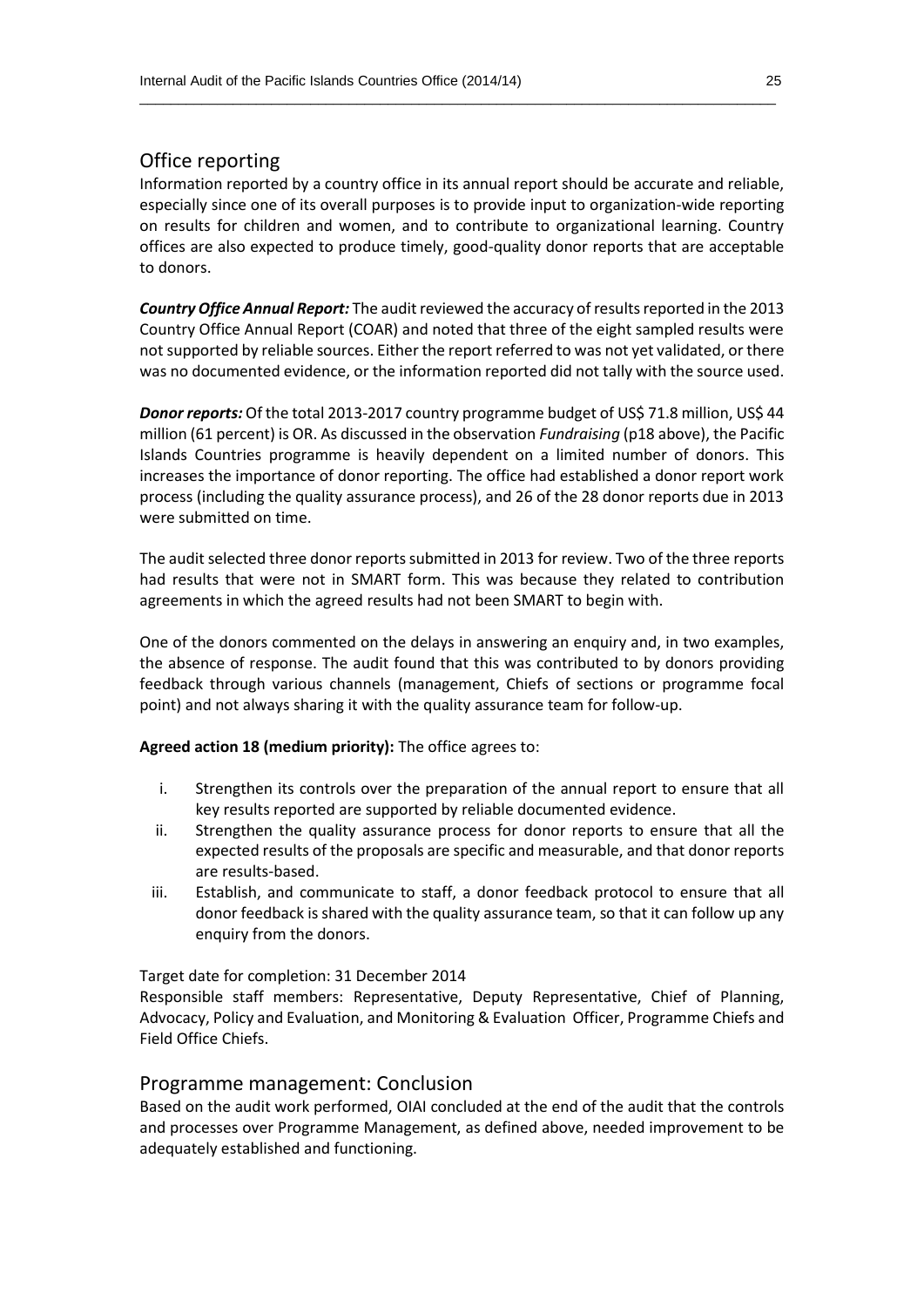# 3 Operations support

In this area the audit reviews the country office's support processes and whether they are in accordance with UNICEF Rules and Regulations and with policies and procedures. The scope of the audit in this area includes the following:

 $\_$  , and the set of the set of the set of the set of the set of the set of the set of the set of the set of the set of the set of the set of the set of the set of the set of the set of the set of the set of the set of th

- **Financial management**. This covers budgeting, accounting, bank reconciliations and financial reporting.
- **Procurement and contracting.** This includes the full procurement and supply cycle, including bidding and selection processes, contracting, transport and delivery, warehousing, consultants, contractors and payment.
- **Asset management**. This area covers maintenance, recording and use of property, plant and equipment (PPE). This includes large items such as premises and cars, but also smaller but desirable items such as laptops; and covers identification, security, control, maintenance and disposal.
- **Human-resources management.** This includes recruitment, training and staff entitlements and performance evaluation (but not the actual staffing structure, which is considered under the Governance area).
- **Inventory management.** This includes consumables, including programme supplies, and the way they are warehoused and distributed.
- **Information and communication technology (ICT)**. This includes provision of facilities and support, appropriate access and use, security of data and physical equipment, continued availability of systems, and cost-effective delivery of services.

All the areas above were covered in this audit, except for inventory management. This was omitted because of low materiality.

#### Bank reconciliation

Bank reconciliation is one of the most important financial controls, as it verifies the validity, accuracy and completeness of the accounting records against an external source of information. This process provides assurance that risks related to incomplete accounting records, fraud and irregularities are managed. UNICEF Financial and Administrative Policy (Supplement 2 on Segregation of Duties) stipulates that the bank reconciliation should be conducted by a staff member not involved in cash receipt, payment, banking or treasuryrelated responsibilities, in order to minimize the risk of concealing errors or misconduct.

However, the audit noted that apart from one period, the Finance Officer, who posted payments and held blank checks, had been involved in the bank reconciliation since 2012; this included signing as the preparer. When the audit brought this inadequate segregation of duties to its attention, the office decided to delegate the bank reconciliation preparation responsibility to the Administrative Assistant for February 2014. This was planned as a temporary measure, as the Administrative Assistant's bank reconciliation function conflicted with his current certifying function; a longer-term solution would be put in place later.

**Agreed action 19 (medium priority):** The office agrees to assign bank reconciliation tasks to an appropriate staff member to ensure adequate segregation of duties in bank reconciliation processing.

Date by which office indicated action was completed: 30 April 2014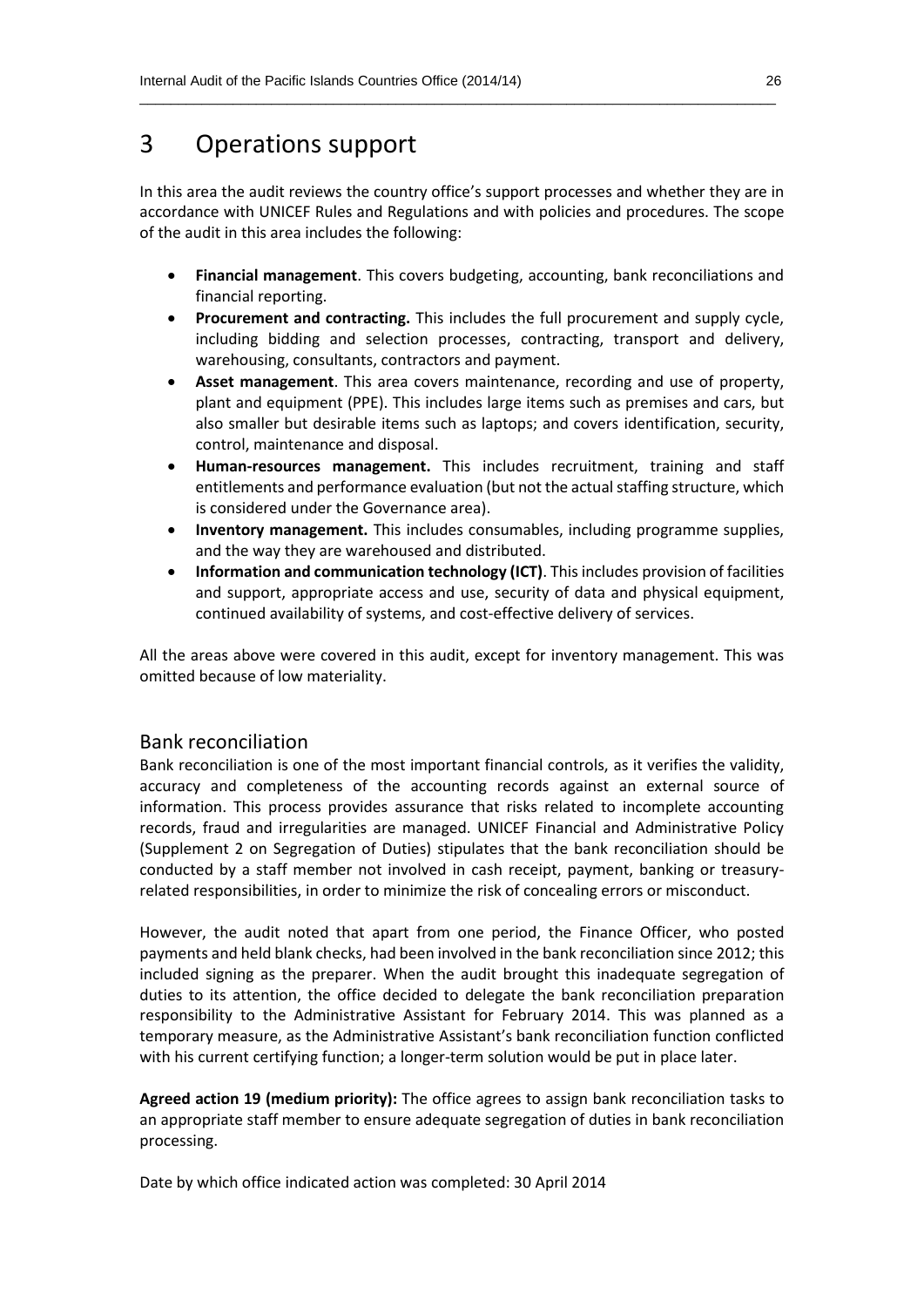Responsible staff members: Chief of Operations

#### Payment processing

The following issues were noted related to payment processing.

*Supporting documents for payment:* The audit selected a sample of 12 payments with total value of US\$ 606,796 to review and noted the following.

 $\_$  , and the set of the set of the set of the set of the set of the set of the set of the set of the set of the set of the set of the set of the set of the set of the set of the set of the set of the set of the set of th

In 2013, the office paid US\$ 47,808 in DCTs to a service provider without any formal agreement. This arrangement was based on an inter-agency Memorandum of Understanding that stated that the office 'disburses funds to partners identified by [partner UN agency]' and the office 'assumes responsibility as the Managing Agent for the administrative responsibility and financial accountability for funds'. However, no formal agreement had been established between the service provider and the office. Also, the office could not explain why the service provider was receiving DCTs although it was neither a government agency nor an NGO.

The audit also noted that one large service contract had been fully paid though the deliverables were not completed. This contract was established for January-August 2010 with a total value of US\$ 240,000. Based on the correspondence, the audit noted that the office had made some comments on the implementation of the contract that the service provider should have addressed; it did not adequately do so. The disagreement between the two parties escalated, and the service provider requested the final payment in full in December 2012. The management had approved payment, however, before evaluating the final product. The evaluation was conducted at the time of the final payment of US\$ 93,500 in March 2013, which stated that the service provider "did not provide complete picture of the actual situation on the ground… feedback of [the office review] was not incorporated… [and] overall performance was unsatisfactory". The audit reviewed the products delivered and concluded that they were not complete, and that US\$ 128,000 (53 percent) of the contract should have been withheld.

*Timeliness in payment:* There were delays in payment of rent and utility costs in the project offices. This was due to delayed allocation of RR/OR at the output level, making funds for cross-sectoral activities unavailable. As at 13 March 2014, the office was using the institutional budget to pay for the rent and utilities for a project office, with the intention that it be charged to the proper source (RR or OR) later. Despite this, this project office had approximately US\$ 8,200 of its US\$ 20,000 rent and utility costs outstanding, including the rent from January 2014.

**Agreed action 20 (medium priority):** The office agrees to strengthen payment processing by:

- i. Establishing mechanisms to ensure that all payments are adequately supported and exceptions are justified (it may for example, consider establishing a checklist of supporting documents by type of payment, to be shared with all staff).
- ii. Establishing a procedure to expedite the allocation of resources to the cross-sectoral programme and processing payments that are overdue.

Target date for completion: 31 July 2014

Responsible staff members: Chief of Operations and the Admin/Finance Officer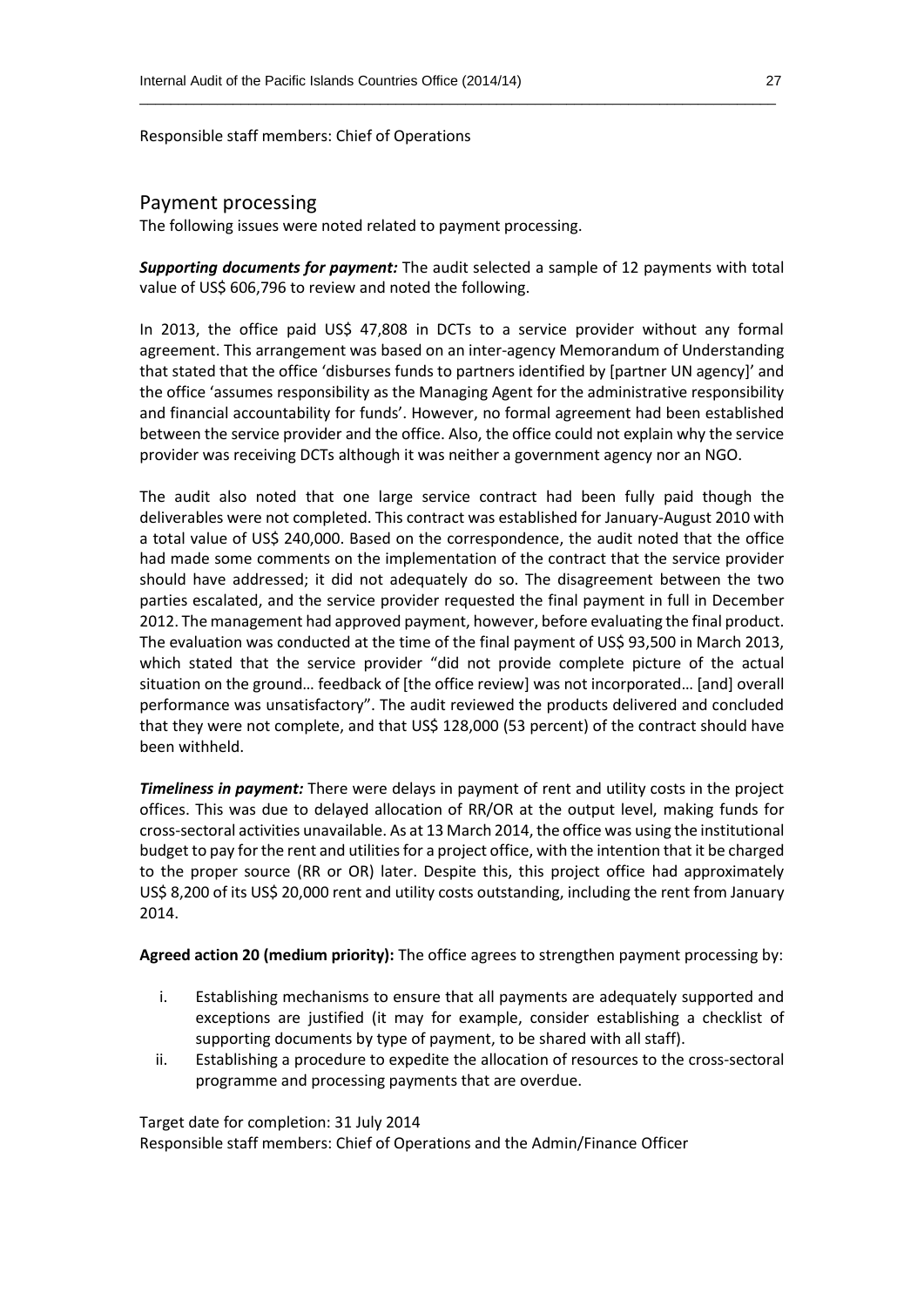#### Asset management

As of 12 February 2014, the Suva office and the three project offices had 513 items of property, plant and equipment (PPE), with total original value of US\$ 745,021 and carrying value (after depreciation) of US\$ 263,926.

 $\_$  , and the set of the set of the set of the set of the set of the set of the set of the set of the set of the set of the set of the set of the set of the set of the set of the set of the set of the set of the set of th

*PPE database:* The audit reviewed the PPE database in VISION and found that there were 42 items that lacked both the tag number and serial number, preventing physical verification of the asset. Also, there were programme supplies registered as PPE in the database (the audit found three). The audit's review of a total 28 PPE samples at the Suva office and a project office also found that eight items were without asset number/tags or had incorrect asset numbers on the item. Five items that were physically present were not in the PPE database, and four items were in locations different from those given in the PPE database.

The office informed the audit that each office had conducted the physical verification of assets in 2013. However, for one office (Suva) the physical verification report was not available, and no results from a physical count had been submitted to Property Survey Board (PSB) during 2013 and up to February 2014. The audit could not find evidence that the PPE records were reconciled from the physical verification exercise. Also, delays in the country office sending the assigned asset numbers to the project office also left some items without asset numbers/tags.

*PPE safeguards:* In 2013, the office had two laptops (one in Fiji and one in Vanuatu), one Blackberry and one camera stolen (excluding one laptop lost in transit from Suva to Kiribati). However, the filing of the police report, and submissions to PSB for write-off, were not done consistently, and the audit could not verify whether adequate action had been taken with regard to the stolen items.

**PSB recommendations:** PSB recommendations were not promptly carried out. For example, in 2012 the PSB recommended a public bidding for items to be disposed of but this was not done until more than 12 months later. Three items recommended for sale in 2012 had not yet been sold in March 2014.

The audit noted that insufficiency in PPE management was exacerbated by vacancy of the accountable staff post, which is that of Senior Administrative Assistant (recruitment for which had been delayed since September 2013 by a directive from HQ to freeze all vacant posts that might be affected by creation of UNICEF's new global service centre).

**Agreed action 21 (medium priority):** The office agrees to strengthen management of Property, Plant and Equipment (PPE) through the following:

- i. Establish procedures to conduct physical verification and ensure that any discrepancies are reported to the Property Survey Board (PSB), and reconciled in the database as per the approved PSB recommendations.
- ii. Assign and record tag numbers on the assets and in the database in a timely manner.
- iii. Ensure that procedures for stolen assets are clearly communicated to staff, and that adequate decisions are applied by PSB (i.e. write-off, reimbursement, etc.).
- iv. Monitor timely implementation of PSB decisions.

Target date for completion: 30 June 2014

Responsible staff members: Chief of Operations, Chair of the Property Survey Board and Senior Admin Assistant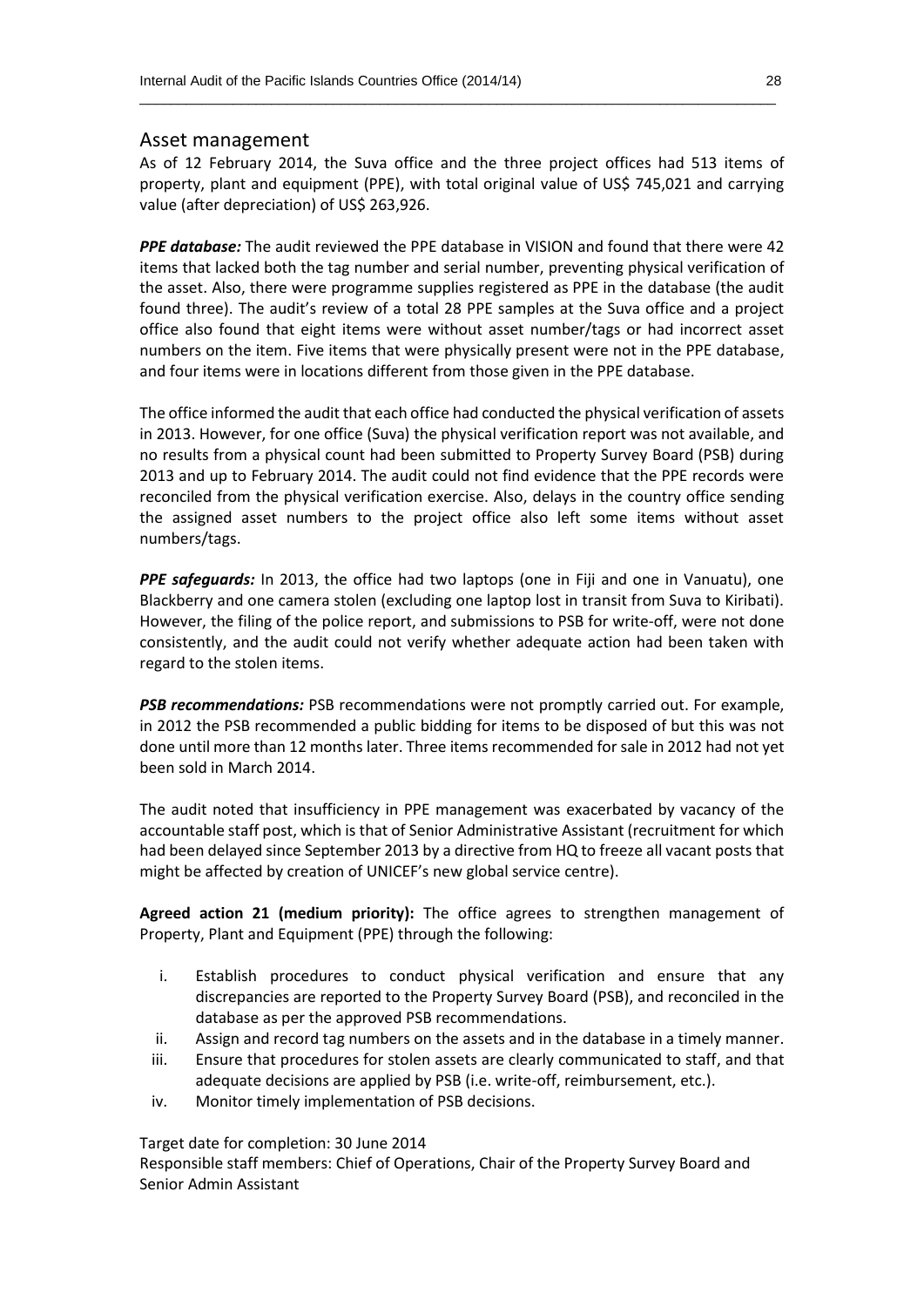#### Information and Communication Technology security

For security, offices are expected to use official UNICEF email system (i.e. Outlook or Lotus Notes) and not public email systems (i.e. Gmail, Hotmail). However, the staff in the project offices were using public email systems due to the slow speed of the Lotus Notes email. Staff mentioned that the slow speed of emails often prevented staff from completing work on time, and was potentially dangerous as disaster warning and updates (for example tsunami and cyclone warnings) were sent primarily by email.

 $\_$  , and the set of the set of the set of the set of the set of the set of the set of the set of the set of the set of the set of the set of the set of the set of the set of the set of the set of the set of the set of th

In the case of one project office, the Regional Chief of ICT told the audit that it did have the bandwidth to use the official UNICEF email system; however, the staff at that office said it was slow (as was teleconferencing). While all offices were to migrate to Microsoft Outlook in (tentatively) July 2014, which should improve the speed of the email system, teleconferencing will remain an issue.

Given that this project office shares internet connectivity with other joint UN presence staff (45 staff in addition to UNICEF's 12), the adequacy of current capacity needed to be reviewed. The regional chief of ICT's last visit to the country office had been in June 2010.

**Agreed action 22 (medium priority):** The office agrees to assess, in consultation with Regional Chief of Information and Communication Technology (ICT), the adequacy of the offices' ICT capacity to utilize standard systems (for example email, teleconference facilities), and take mitigation measures if use of public systems is inevitable.

Target date for completion: 1 July 2014 Responsible staff members: Chief of Operations and the Senior ICT Assistant

#### Operations support: Conclusion

Based on the audit work performed, OIAI concluded at the end of the audit that, subject to implementation of the agreed actions described, the controls and processes over Operations Support, as defined above, were generally established and functioning during the period under audit.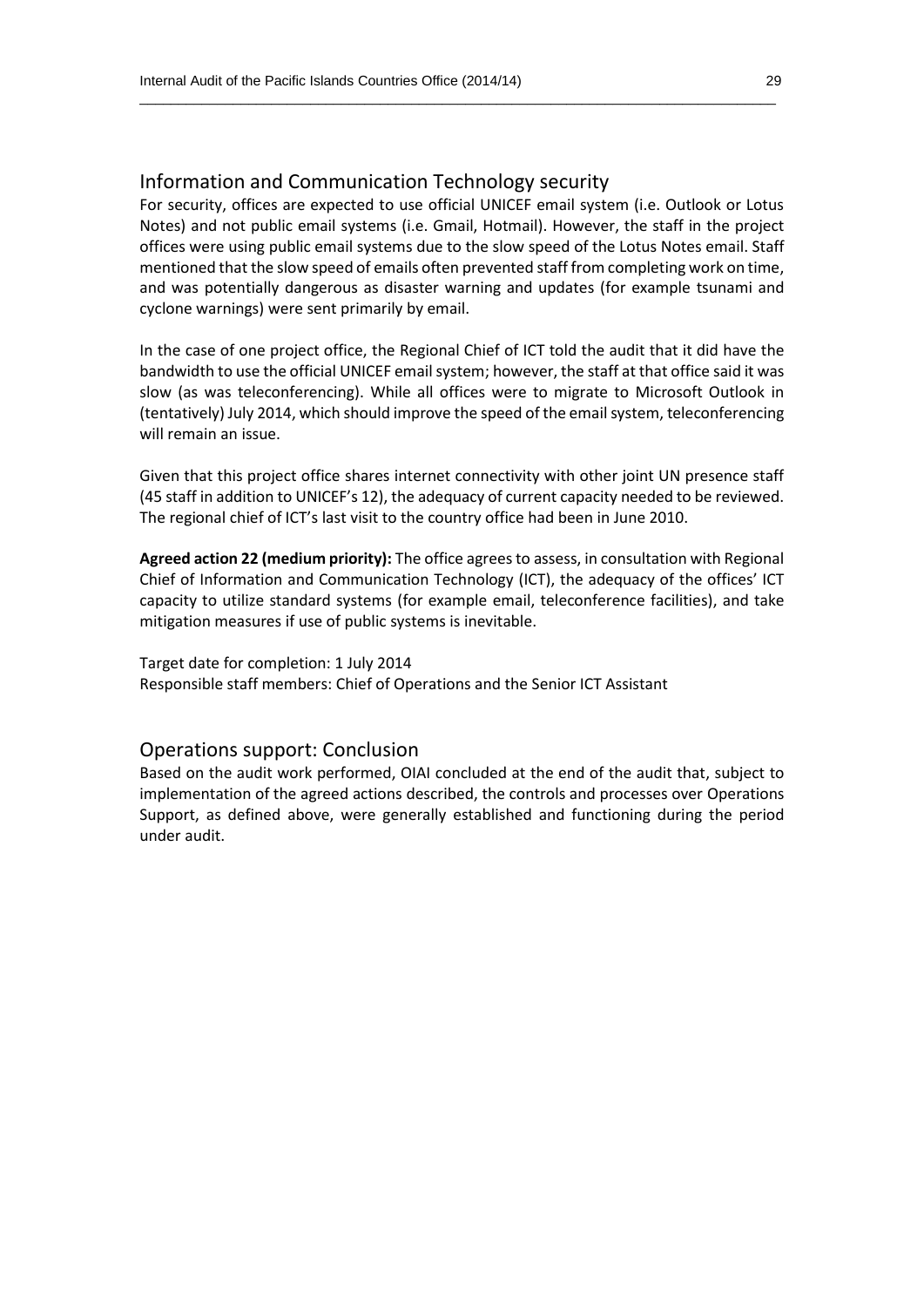# Annex A: Methodology, and definitions of priorities and conclusions

 $\_$  , and the set of the set of the set of the set of the set of the set of the set of the set of the set of the set of the set of the set of the set of the set of the set of the set of the set of the set of the set of th

The audit team used a combination of methods, including interviews, document reviews, testing samples of transactions. It also visited UNICEF locations and supported programme activities. The audit compared actual controls, governance and risk management practices found in the office against UNICEF policies, procedures and contractual arrangements.

OIAI is firmly committed to working with auditees and helping them to strengthen their internal controls, governance and risk management practices in the way that is most practical for them. With support from the relevant regional office, the country office reviews and comments upon a draft report before the departure of the audit team. The Representative and their staff then work with the audit team on agreed action plans to address the observations. These plans are presented in the report together with the observations they address. OIAI follows up on these actions, and reports quarterly to management on the extent to which they have been implemented. When appropriate, OIAI may agree an action with, or address a recommendation to, an office other than the auditee's (for example, a regional office or HQ division).

The audit looks for areas where internal controls can be strengthened to reduce exposure to fraud or irregularities. It is not looking for fraud itself. This is consistent with normal practices. However, UNICEF's auditors will consider any suspected fraud or mismanagement reported before or during an audit, and will ensure that the relevant bodies are informed. This may include asking the Investigations section to take action if appropriate.

The audit was conducted in accordance with the International Standards for the Professional Practice of Internal Auditing of the Institute of Internal Auditors. OIAI also followed the reporting standards of International Organization of Supreme Audit Institutions.

### Priorities attached to agreed actions

| High:     | Action is considered imperative to ensure that the audited entity is not                        |
|-----------|-------------------------------------------------------------------------------------------------|
|           | exposed to high risks. Failure to take action could result in major<br>consequences and issues. |
| Medium: l | Action is considered necessary to avoid exposure to significant risks. Failure                  |

**Low:** Action is considered desirable and should result in enhanced control or better value for money. Low-priority actions, if any, are agreed with the countryoffice management but are not included in the final report.

to take action could result in significant consequences.

### Conclusions

The conclusions presented at the end of each audit area fall into four categories: